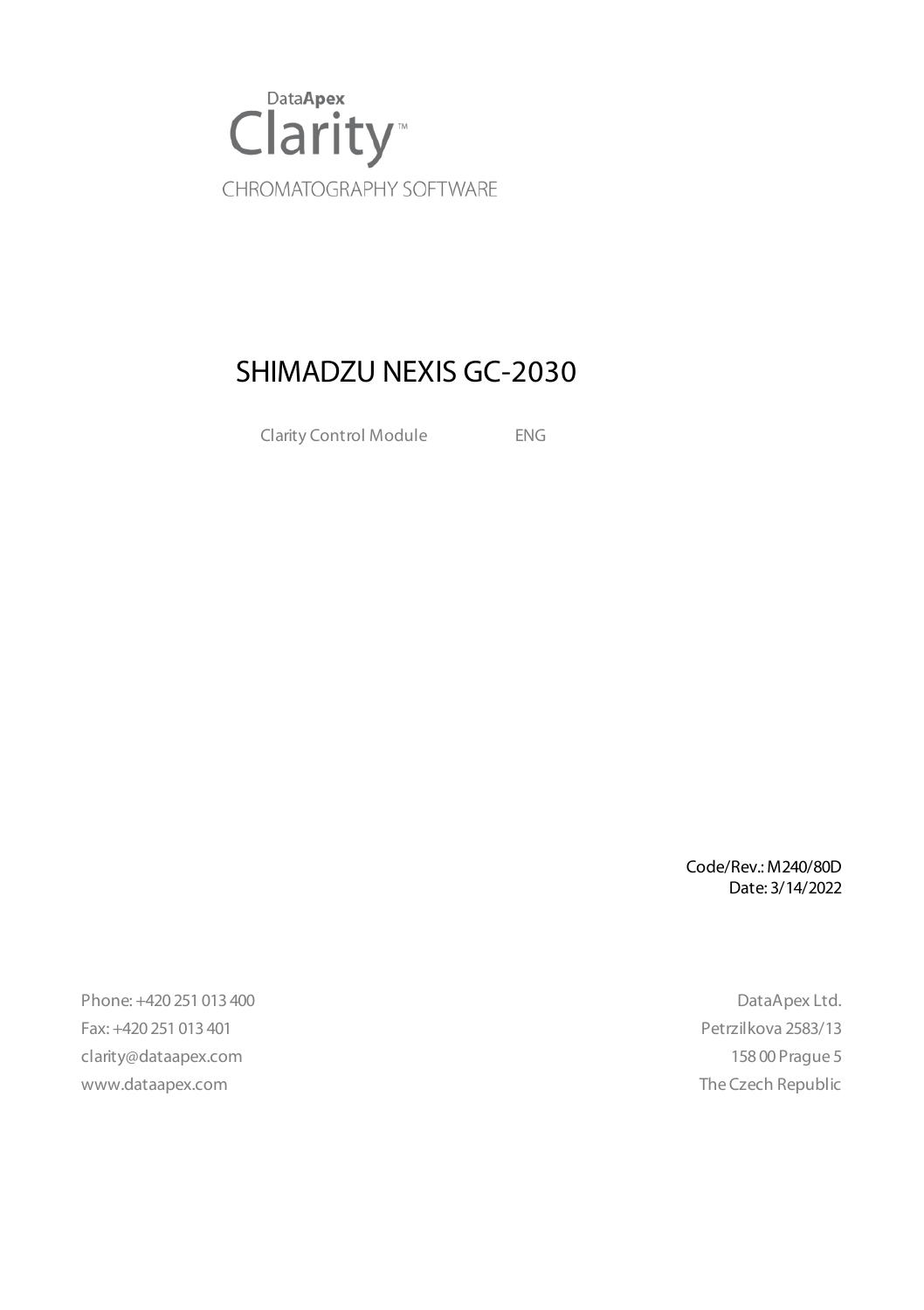Clarity®, DataApex® and  $\triangle$ <sup>®</sup> are trademarks of DataApex Ltd. Microsoft® and Windows TM are trademarks of Microsoft Corporation.

*DataApex reserves the right to make changes to manuals without prior notice. Updated manuals can be downloaded from www.dataapex.com.*

Author: MT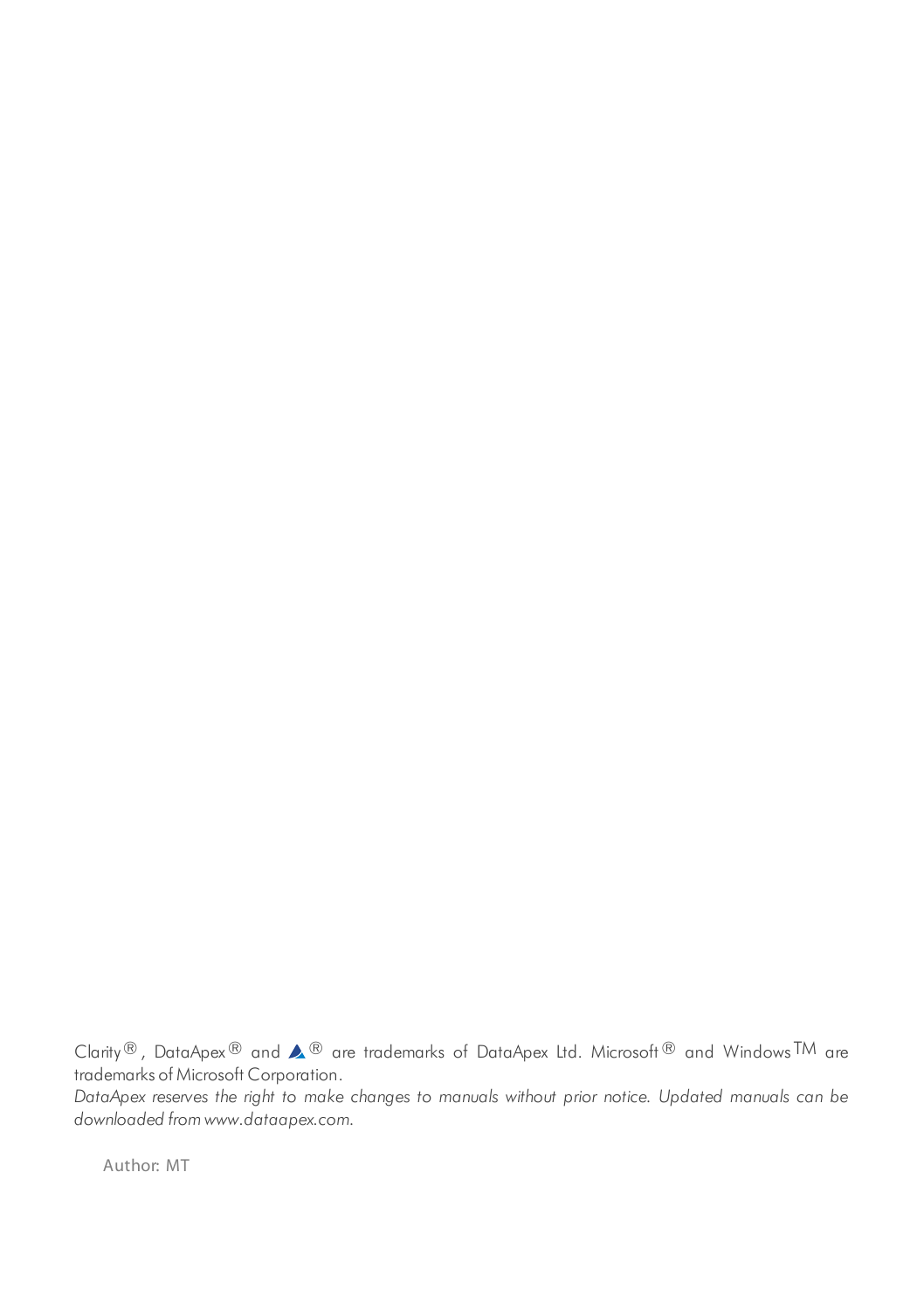# **Contents**

| 1. Shimadzu Nexis GC-2030 |  |
|---------------------------|--|
|                           |  |
|                           |  |
|                           |  |
|                           |  |
|                           |  |
|                           |  |
|                           |  |
|                           |  |
|                           |  |
|                           |  |
|                           |  |
|                           |  |
|                           |  |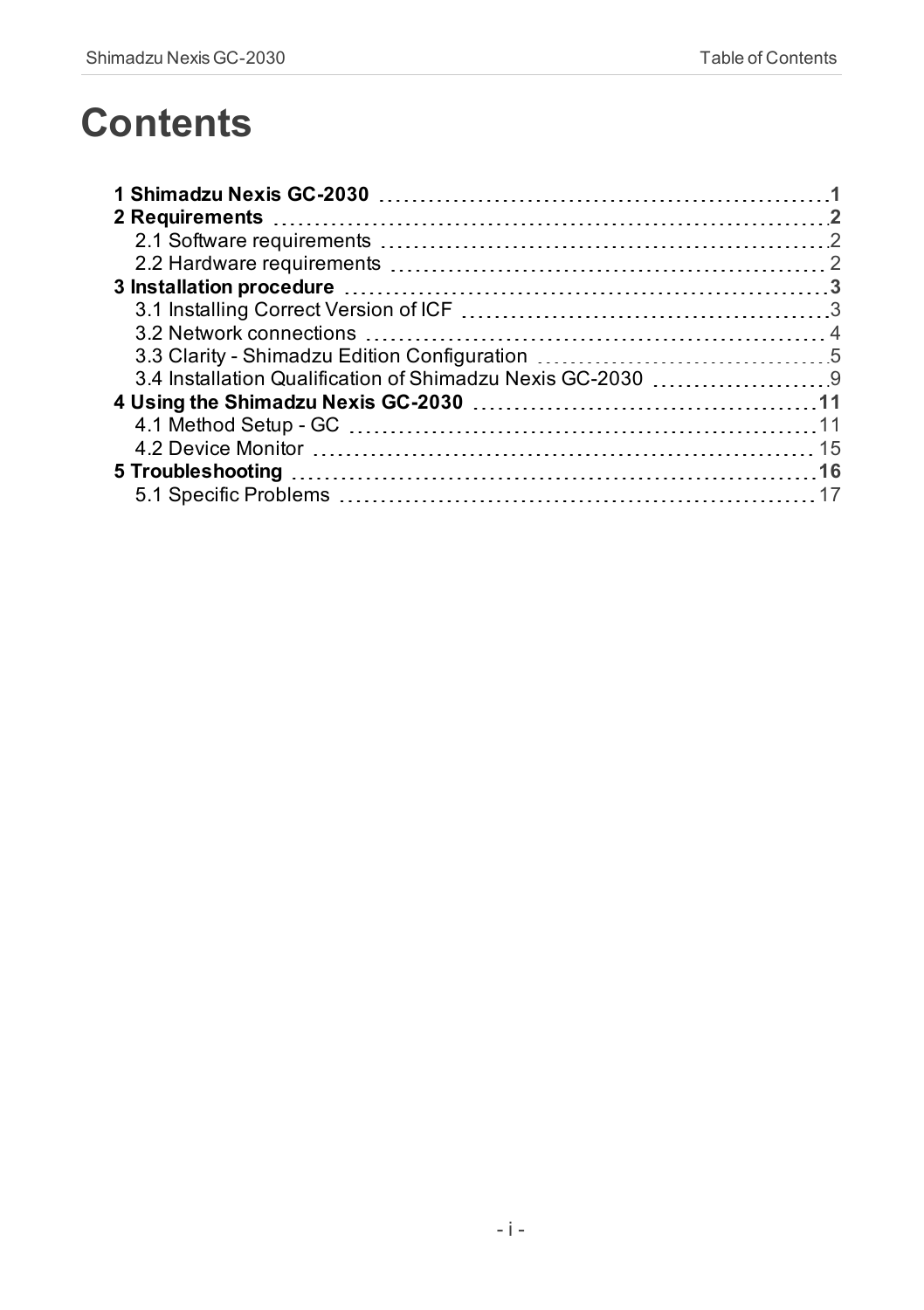To facilitate the orientation in the Shimadzu Nexis GC-2030 manual and Clarity - Shimadzu Edition chromatography station, different fonts are used throughout the manual. Meanings of these fonts are:

[Instrument](ms-its:ClarityShimadzu.chm::/Help/020-instrument/020.000-instrument/020-instrument.htm) (blue text) marks the name of the window to which the text refers.

*Open File* (italics) describes the commands and names of fields in Clarity - Shimadzu Edition, parameters that can be entered into them or a window or dialog name (when you already are in the topic describing thewindow).

WORK1 (capitals) indicates the name of the file and/or directory.

*ACTIVE* (capital italics) marks the state of the station or its part.

The bold text is sometimes also used for important parts of the text and the name of the Clarity -Shimadzu Edition station. Moreover, some sections are written in format other than normal text. These sections are formatted asfollows:

*Note:* Notifies the reader of relevant information.

*Caution:* Warns the user of possibly dangerous or very important information.

**▌ Marks the problem statement or trouble question.**

*Description:* Presents more detailed information on the problem, describes its causes, etc.

*Solution:* Marks the response to the question, presents a procedure how to remove it.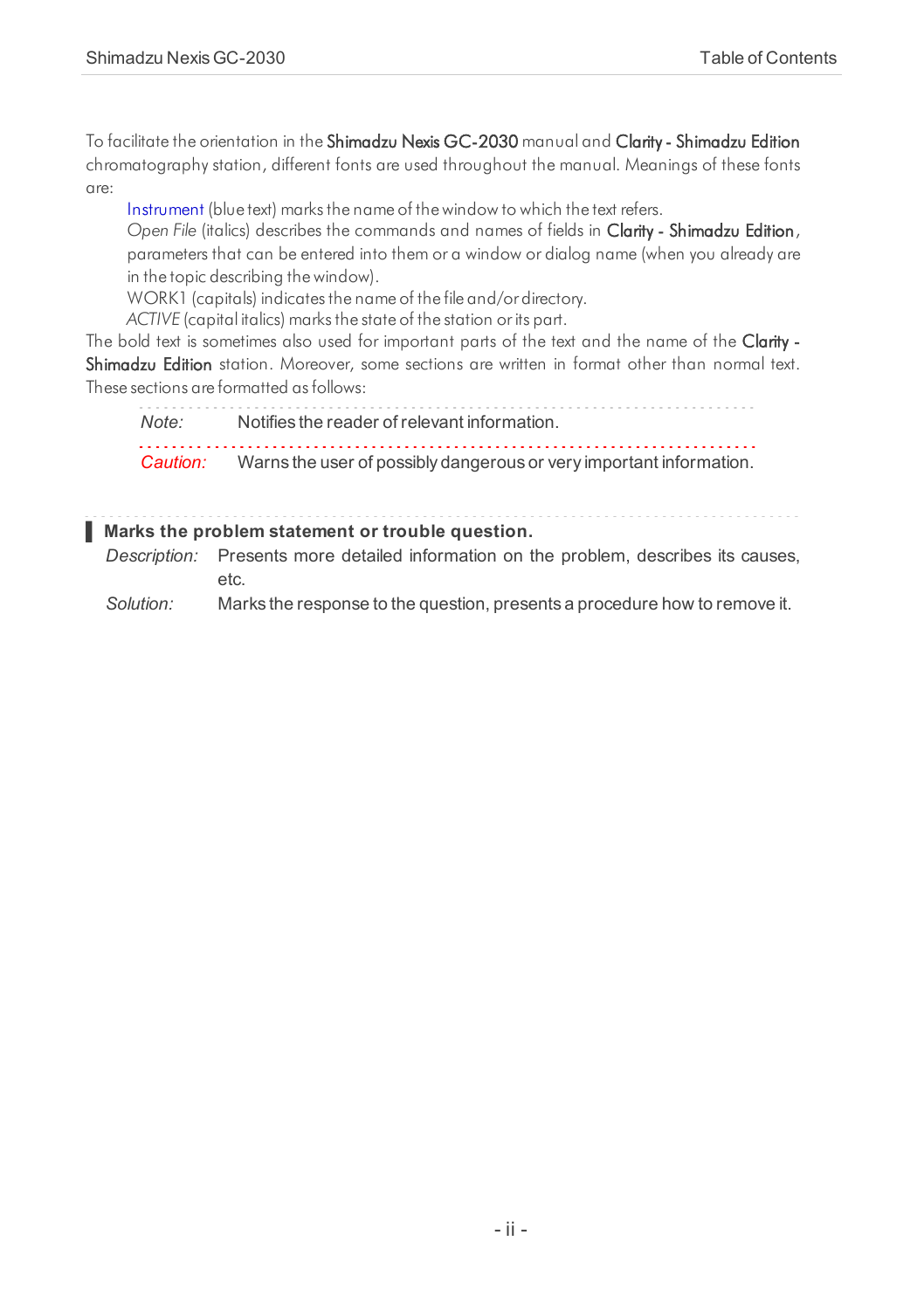# <span id="page-4-0"></span>**1 Shimadzu Nexis GC-2030**

This manual describes the use of the **Shimadzu Nexis GC-2030** with the **Clarity - Shimadzu Edition** software.



*Fig 1: Shimadzu Nexis GC-2030*

**Shimadzu Nexis GC-2030** is controlled using RC.NET driver developed by **Shimadzu** running under the Agilent ICF (Instrument Control Framework) library developed by Agilent, which can be run within the **Clarity - Shimadzu Edition** environment.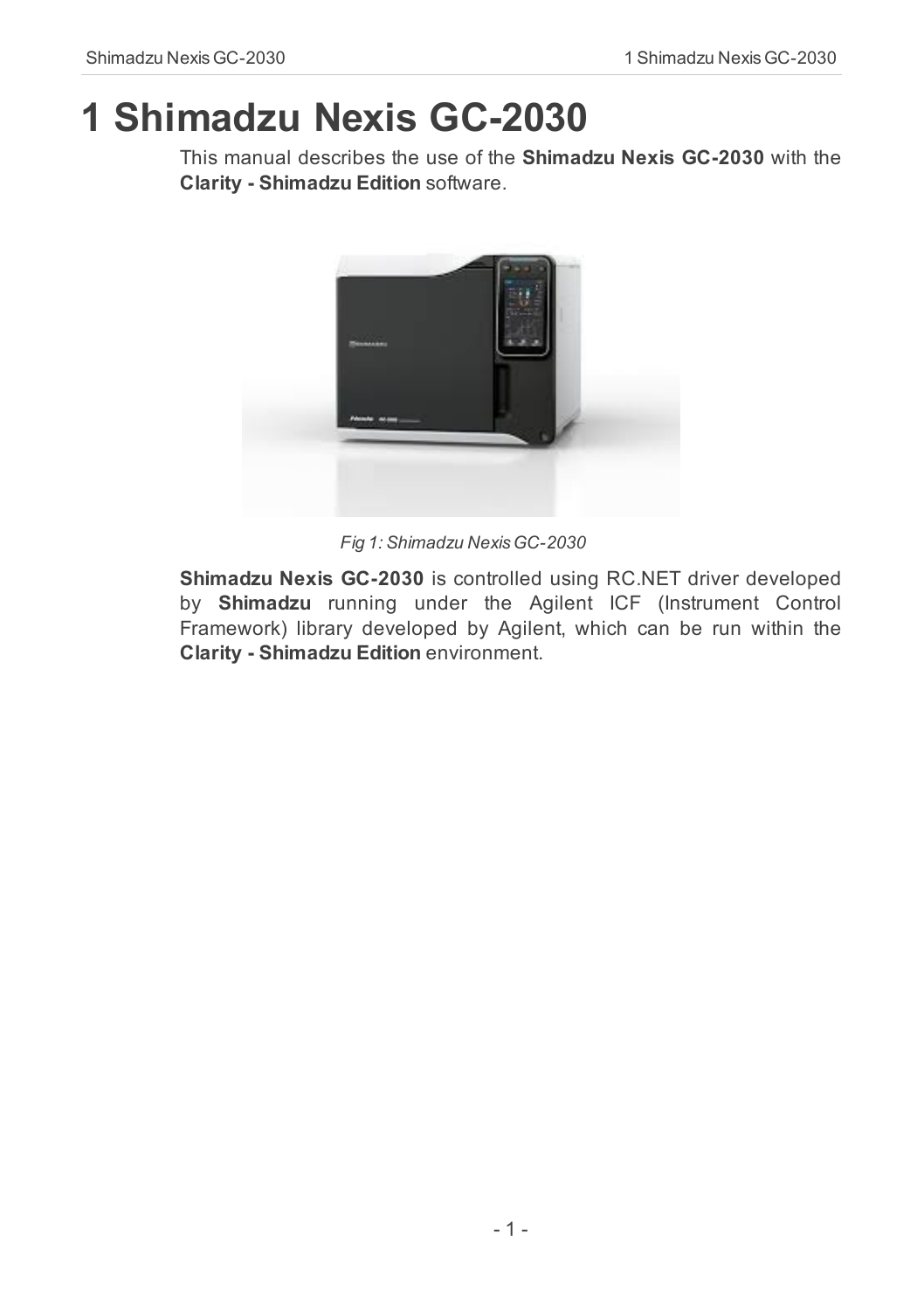# <span id="page-5-1"></span><span id="page-5-0"></span>**2 Requirements**

## **2.1 Software requirements**

**Shimadzu Nexis GC-2030** requires for correct installation and **Microsoft .NET version 4.7.2** or higher for operation. Both of the versions are already installed on majority of PCs. Nonetheless you will be notified during the installation if your PC is missing any version of **Microsoft .NET** - then follow the instructions there. Required operating systems:

- <sup>l</sup> **Windows 7 SP1 (32/64 bit)**
- <sup>l</sup> **Windows 8.1 (32/64 bit)**
- <sup>l</sup> **Windows 10 (32/64 bit)**
- <sup>l</sup> **Windows 11 (only 64 bit)**

For complete list of .NET requirements, see the [.NET Framework](http://msdn.microsoft.com/en-us/library/8z6watww.aspx) System [Requirements](http://msdn.microsoft.com/en-us/library/8z6watww.aspx) on Microsoft web page.

*Caution:* Before installing **Clarity - Shimadzu Edition** , make sure that your **Windows** are updated to the latest version.

### <span id="page-5-2"></span>**2.2 Hardware requirements**

- LAN interface installed on PC is required.
- Latest available firmware version (**minimal version is 1.09**) of the module should be used to ensure maximum compatibility.

For complete list of supported Windows OS, instrument firmware, see Shimadzu webpages.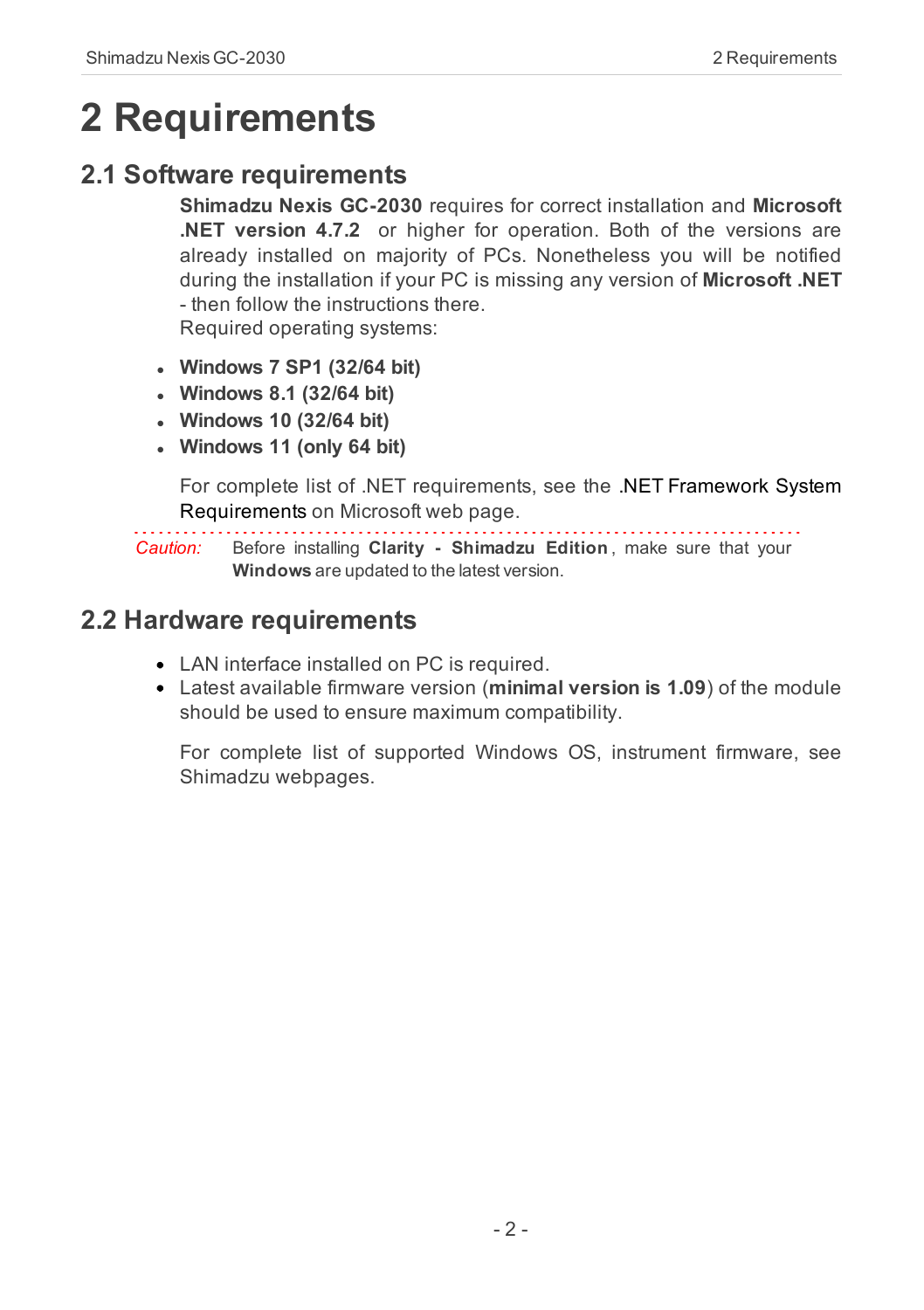# <span id="page-6-0"></span>**3 Installation procedure**

**Shimadzu Nexis GC- 2030** is part of the **Clarity - Shimadzu Edition** *Typical* installation. To install it, select the *Typical* installation or check the **Shimadzu GC2030** in the Choose Components dialog in *Instrument Control Framework (ICF)* during the installation of **Clarity - Shimadzu Edition**.

| Clarity - Shimadzu 8.3.1.142 Setup                            |                                                                                                                                                       |        | $\times$ |
|---------------------------------------------------------------|-------------------------------------------------------------------------------------------------------------------------------------------------------|--------|----------|
| <b>Choose Components</b><br>install.                          | Choose which features of Clarity - Shimadzu Edition you want to                                                                                       |        |          |
| install. Click Next to continue.                              | Check the components you want to install and uncheck the components you don't want to                                                                 |        |          |
| Select the type of install:                                   | Typical                                                                                                                                               |        |          |
| Or, select the optional<br>components you wish to<br>install: | E- V Instrument Control Framework (ICF)<br><b>Agilent GC</b><br>Agilent LC<br>CTC PAL3 driver<br>PerkinElmer Flexar<br>Shimadzu GC2030<br>Description |        |          |
| Space required: 1.3 GB                                        | Position your mouse over a component to see its<br>description.                                                                                       |        |          |
| Shimadzu Installer                                            |                                                                                                                                                       |        |          |
|                                                               | < Back<br>Next                                                                                                                                        | Cancel |          |

*Fig 2: Typical installation of Clarity - Shimadzu Edition*

## <span id="page-6-1"></span>**3.1 Installing Correct Version of ICF**

Clarity - Shimadzu Edition expects a specific version of Agilent ICF. Because other programs may also be using Agilent ICF, it is possible they've installed a different version than is supported by Clarity - Shimadzu Edition. In that case in the installation you will be prompted to reinstall it in order to install correct version. Going forward with this step is crucial for correct functionality of **Clarity - Shimadzu Edition** and **Shimadzu Nexis GC-2030**.



*Fig 3: Installing correct version of Agilent ICF*

*Note:* This reinstallation of Agilent ICF may cause that other programs using it, may not function properly.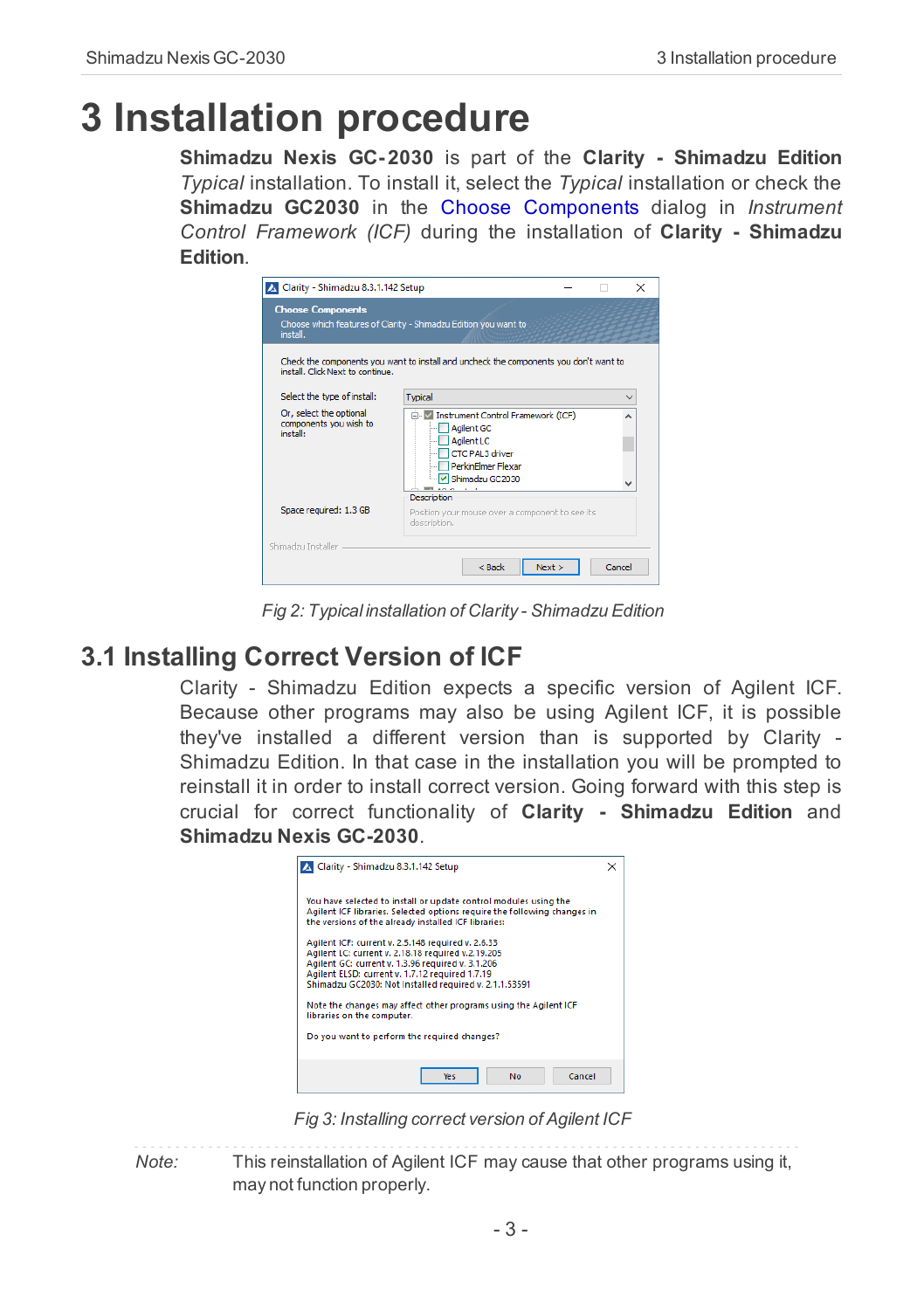#### <span id="page-7-0"></span>**3.2 Network connections**

The instrument **Shimadzu Nexis GC-2030** has to be connected to a site network by LAN. It is recommended to attach the hardware directly to the PC avoiding hubs, switches etc. Always contact your local LAN administrator who can make the appropriate settings.

*Caution:* **Cross LAN** cable is primarily used for the direct connection of the instrument and the PC. This cable can also be used for the connection of the device to the switch or network socket, but with older switches, the **straight LAN** cable might be necessary.

#### **LAN Settings**

PC: LAN card, TCP/IP protocol.

Both PC and **Shimadzu Nexis GC-2030** should be configured on the same IP range.

#### **Firewall**

Ensure that the firewall does not block communication from the **Shimadzu Nexis GC-2030**.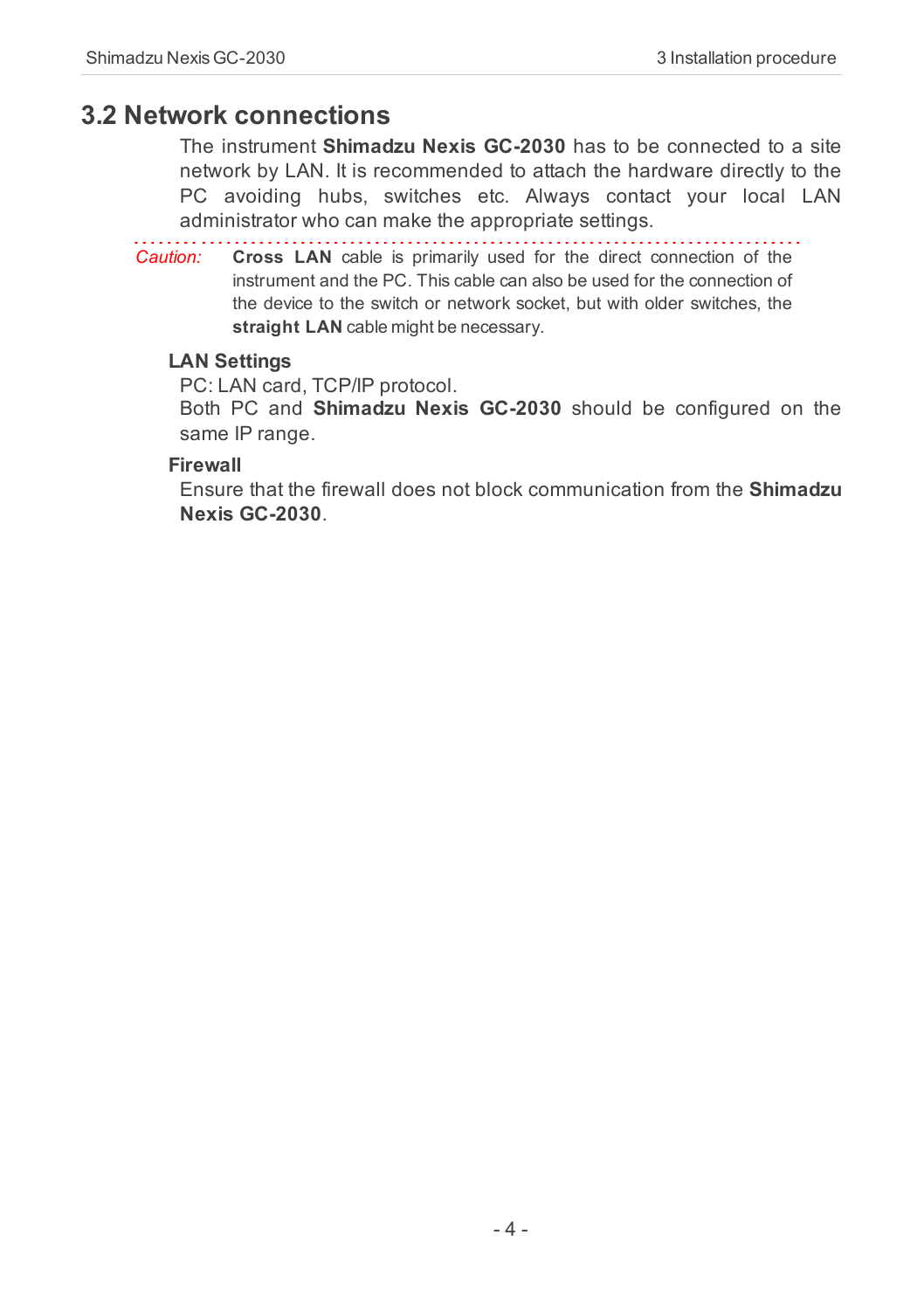# <span id="page-8-0"></span>**3.3 Clarity - Shimadzu Edition Configuration**

| $\div$<br>Setup Control Modules<br>Nur er of Instruments:<br>$\overline{2}$<br><b>O</b> Instrument 1<br>$\bullet$ Instrument 2 $\circ$ Instrument 3 $\circ$ Instrument 4<br>Name<br>Used<br><b>S/N</b><br>$-$ AS<br>Name<br>ПC<br>Instrument 1<br>GC<br>ė-<br>÷<br>lin<br>E Nexis GC-2030<br>C12255500047<br><b>Instrument Type</b><br>-W GC-2030<br>Instrument 1<br>m<br>GC<br><b>A</b><br>M. Detector 1 reserve<br>Instrument 1<br>M. Detector 2 reserve<br>Instrument 1<br>M. Detector 3 reserve Instrument 1<br>Name<br>From<br>M. Detector 4 reserve<br>Instrument 1<br><b>AS</b><br>6)<br><b>Detector</b><br>$\overline{GC}$<br>Ė<br><b>Balance</b><br>- MA GC-2030<br>Nexis GC-2030<br>(7<br><b>Thermostat</b><br>Detector<br>Ė<br>Valve<br>M. Detector 1 reserved for<br>Nexis GC-2030<br><b>Fraction Collector</b><br>M. Detector 2 reserved for<br>Nexis GC-2030<br><b>Capillary Electrophoresis</b><br>M Detector 3 reserved for<br>Nexis GC-2030<br><b>Auxiliary</b><br>$\leftarrow$<br>M. Detector 4 reserved for  Nexis GC-2030<br><b>Thermostat</b><br>Valve<br><<<br><b>Auxiliary</b><br>Data Inputs & Outputs<br><b>Device</b><br>Number<br>GC Nexis GC-2030 GC-2030<br>Ext. Start Dig. Input:<br>$\ddot{ }$<br>$\sim$<br>Ready Dig. Output:<br>Miscellaneous Settings<br><b>Units Setup</b><br><b>Method Options</b><br>Add<br>About<br>Setup<br>Remove<br>OK<br>Cancel<br>Help<br>$\Box$<br><b>Available Control Modules</b><br>$\times$<br>Installed Only<br>All<br>nexis<br>$\bullet$<br>E.<br>E<br>Filter:<br>$\checkmark$<br>Module Info<br>Name<br><b>Status</b><br>Vendor<br>Comment<br><b>O</b> AS<br>Ëκ<br>$\Box$ <b>E</b> GC<br>Nexis GC-2030<br>Shimadzu GC systems supported by ICF<br>installed<br>Shimadzu<br>Testing. Developed by Shimadzu.<br>$\Box$ Detector<br><b>SO</b> Balance<br><b>Thermostat</b><br>D<br>м<br>Valve<br><b>Til</b> Fraction Collector<br><b>Q</b> Capillary Electrophoresis<br><b>15 Auxiliary</b> | <b>System Configuration</b> |  | $\Box$ | × |
|-------------------------------------------------------------------------------------------------------------------------------------------------------------------------------------------------------------------------------------------------------------------------------------------------------------------------------------------------------------------------------------------------------------------------------------------------------------------------------------------------------------------------------------------------------------------------------------------------------------------------------------------------------------------------------------------------------------------------------------------------------------------------------------------------------------------------------------------------------------------------------------------------------------------------------------------------------------------------------------------------------------------------------------------------------------------------------------------------------------------------------------------------------------------------------------------------------------------------------------------------------------------------------------------------------------------------------------------------------------------------------------------------------------------------------------------------------------------------------------------------------------------------------------------------------------------------------------------------------------------------------------------------------------------------------------------------------------------------------------------------------------------------------------------------------------------------------------------------------------------------------------------------------------------------------------------------------------|-----------------------------|--|--------|---|
|                                                                                                                                                                                                                                                                                                                                                                                                                                                                                                                                                                                                                                                                                                                                                                                                                                                                                                                                                                                                                                                                                                                                                                                                                                                                                                                                                                                                                                                                                                                                                                                                                                                                                                                                                                                                                                                                                                                                                             |                             |  |        |   |
|                                                                                                                                                                                                                                                                                                                                                                                                                                                                                                                                                                                                                                                                                                                                                                                                                                                                                                                                                                                                                                                                                                                                                                                                                                                                                                                                                                                                                                                                                                                                                                                                                                                                                                                                                                                                                                                                                                                                                             |                             |  |        |   |
|                                                                                                                                                                                                                                                                                                                                                                                                                                                                                                                                                                                                                                                                                                                                                                                                                                                                                                                                                                                                                                                                                                                                                                                                                                                                                                                                                                                                                                                                                                                                                                                                                                                                                                                                                                                                                                                                                                                                                             |                             |  |        |   |
|                                                                                                                                                                                                                                                                                                                                                                                                                                                                                                                                                                                                                                                                                                                                                                                                                                                                                                                                                                                                                                                                                                                                                                                                                                                                                                                                                                                                                                                                                                                                                                                                                                                                                                                                                                                                                                                                                                                                                             |                             |  |        |   |
| Add<br>Cancel<br>Help                                                                                                                                                                                                                                                                                                                                                                                                                                                                                                                                                                                                                                                                                                                                                                                                                                                                                                                                                                                                                                                                                                                                                                                                                                                                                                                                                                                                                                                                                                                                                                                                                                                                                                                                                                                                                                                                                                                                       |                             |  |        |   |

*Fig 4: System Configuration*

• Start the **Clarity** - **Shimadzu Edition** station by clicking on the **interpol** icon on the desktop.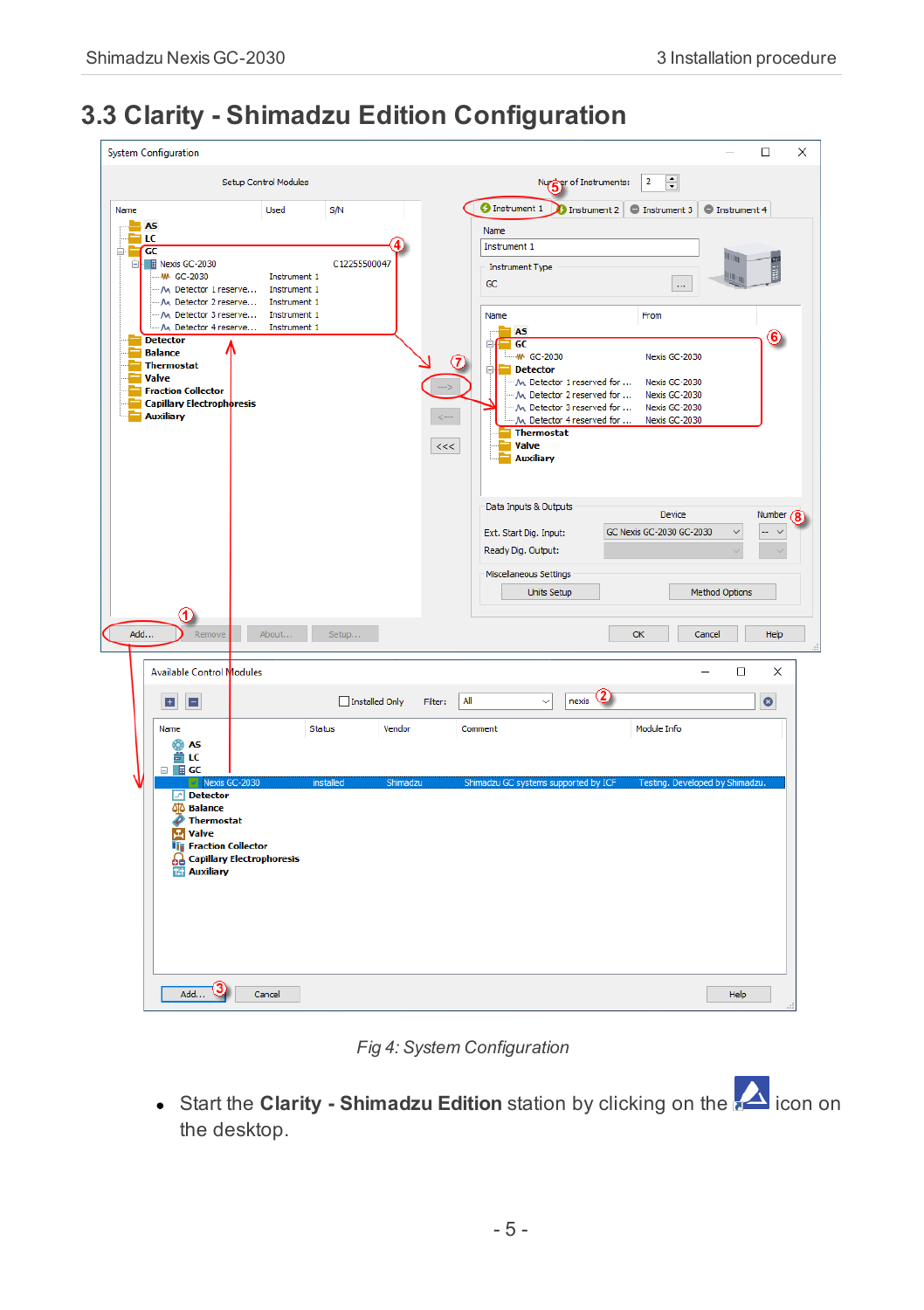- Open the System [Configuration](ms-its:ClarityShimadzu.chm::/Help/010-clarity/010.010-system/010.010-configuration.htm) dialog accessible from the [Clarity](ms-its:ClarityShimadzu.chm::/Help/010-clarity/010.000-clarity/010-clarity.htm) [Shimadzu](ms-its:ClarityShimadzu.chm::/Help/010-clarity/010.000-clarity/010-clarity.htm) Edition window using the *System - Configuration...* command.
- Press the *Add* button ① (See **[3.3](#page-8-0)** on pg **5**.) to invoke the [Available](ms-its:ClarityShimadzu.chm::/Help/010-clarity/010.010-system/010.010-system-configuration-left.htm) Control [Modules](ms-its:ClarityShimadzu.chm::/Help/010-clarity/010.010-system/010.010-system-configuration-left.htm) dialog.
- You can specify the searching filter  $\hat{Q}$  to simplify the finding of the driver.
- Select the **Shimadzu Nexis GC-2030** item and press the *Add* ③ button. The Nexis GC-2030 Setup dialog will open.

| Nexis GC-2030 Setup (modified)                                                                              |           | □     | $\times$ |
|-------------------------------------------------------------------------------------------------------------|-----------|-------|----------|
| Shimadzu GC-2030 and HSS<br>GC-2030<br>$-GC-2030$<br>$\geq$<br>$\prec$<br>Auto Configure<br>ட<br>Up<br>Down | Configure | Clear |          |
| Sequence Mode<br>Turn OFF GC on closing instrument<br>Turn OFF GC on Shutdown<br>External Injection Mode    |           |       |          |
| OK<br>Cancel<br>Custom name                                                                                 |           | Help  |          |

#### *Fig 5: Nexis GC-2030 Setup*

<span id="page-9-0"></span>*Caution:* The *Sequence Mode* enables autosampler to prepare next sample during previous run (sequence will lock one row ahead). For correct operation in the *Sequence Mode* there have to be set corresponding parameters (Enable Sample Overlap) in the ICF GC [Method](ms-its:ClarityShimadzu.chm::/Help/040-using-the-icf-gc/040.020-method-icf-gc/040.020-gc.htm) Setup dialog (GC tab, section ALS, item Tray/Other).

*Note:* The *Turn OFF GC on closing instrument* and *Turn OFF GC on Shutdown* checkboxes govern the behavior of the GC while the [Instrument](:ClarityShimadzu.chm::/Help/020-instrument/020.000-instrument/020-instrument.htm) window is closed and when Shutdown event is invoked (by user, by error or as a reaction from Event [Table](:ClarityShimadzu.chm::/Help/020-instrument/020.020-method/020.020-event-table.htm)). When the function is not checked Clarity - Shimadzu Edition will not be able to shut down the Shimadzu Nexis GC-2030.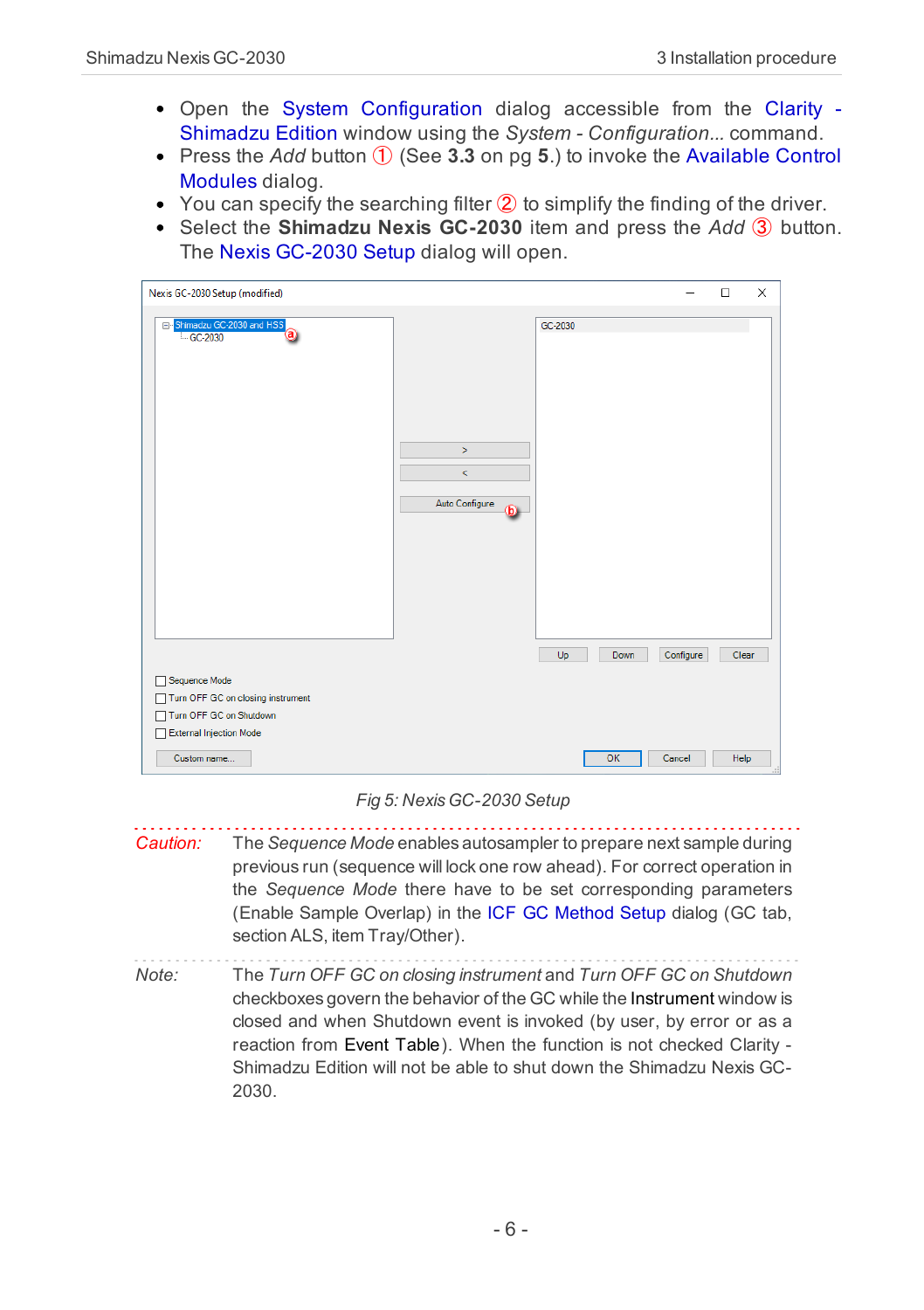- *Note:* The *Custom name...* button can be used to alter the name of the module. This change propagates to the module name in the *Setup Control Modules* ④ and in the *Data Inputs & Outputs* ⑧ sections of the [System](ms-its:ClarityShimadzu.chm::/Help/010-clarity/010.010-system/010.010-configuration.htm) [Configuration](ms-its:ClarityShimadzu.chm::/Help/010-clarity/010.010-system/010.010-configuration.htm) dialog. Default name is used when the field is left empty.
	- Select appropriate instrument type  $\overline{a}$  and use Auto Configure  $\overline{b}$  button to open Automatic Configuration parameters dialog.

| Automatic configuration parameters |                                                                 | × |
|------------------------------------|-----------------------------------------------------------------|---|
| Communication type<br>IP address   | 192.168.111.236                                                 |   |
| Use HS-20<br>Serial number:        | Shimadzu HS-20 USB Driver<br>$\backsim$<br>should be installed. |   |
| $\Box$ Use HS-10                   |                                                                 |   |
| Serial number:                     | Shimadzu HS-10 USB Driver<br>$\vee$<br>should be installed.     |   |
|                                    | Cancel<br>OK                                                    |   |

*Fig 6: Automatic configuration parameters dialog*

- Insert the *IP address* of Shimadzu Nexis GC- 2030 and confirm. The address can be found or set using instrument's touch panel.
- Then click *OK* button in the lower part of the Nexis CG-2030 Setup dialog and the instrument will then appear in System [Configuration,](ms-its:ClarityShimadzu.chm::/Help/010-clarity/010.010-system/010.010-configuration.htm) including all modules of the instrument (detector, autosampler etc.).

```
Caution: If you change the configuration of the Nexis CG- 2030 system (for
example remove and add another instruments), the communication
parameters like IP address will be lost and it is necessary to set them again.
```
- After previous steps drag and drop the **Nexis GC-2030** icon from the *Setup Control Modules* list ④ on the left side of the System [Configuration](ms-its:ClarityShimadzu.chm::/Help/010-clarity/010.010-system/010.010-configuration.htm) dialog to the desired *Instrument*  $\overline{6}$  tab on the right side  $\overline{6}$  (or use the  $\rightarrow$ button  $(7)$  to do so).
- Set the *Ext. Start Dig. Input* <sup>*®*</sup> on the right bottom side of the [System](ms-its:ClarityShimadzu.chm::/Help/010-clarity/010.010-system/010.010-configuration.htm) [Configuration](ms-its:ClarityShimadzu.chm::/Help/010-clarity/010.010-system/010.010-configuration.htm) dialog if you wish synchronize **Clarity - Shimadzu Edition** with *Shimadzu Nexis GC-2030* instrument over LAN. If the settings of the *Ext. Start Dig. Input* is set to default value  $\sim$  8 the analysis start will be detected by **Clarity - Shimadzu Edition** by receiving data from the *Shimadzu Nexis GC-2030* configured detector on this *Shimadzu Nexis GC-2030 Instrument*. If this *Shimadzu Nexis GC-2030 Instrument* has no detector configured then it is necessary to set *Ext. Start Dig. Input* value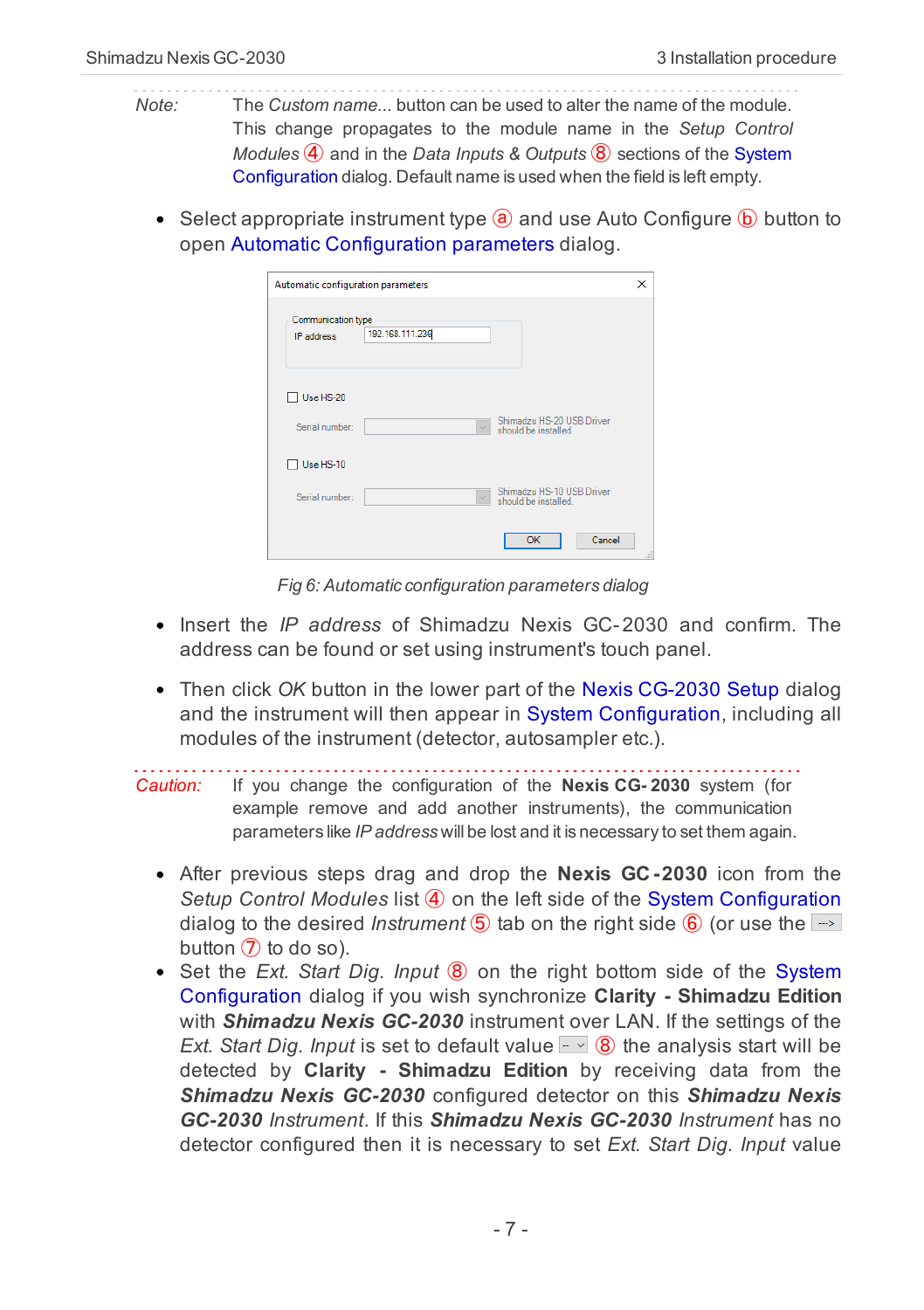$\sim$  8 to value "1" -  $\sim$  8 to assure correctly synchronized start of the analysis with the *Shimadzu Nexis GC-2030* autosampler's injection.

More detailed configuration parameters can be opened by using *Configure* button in Nexis GC-2030 Setup. In Configure GC-2030 window double click on specific module. More settings can be set in opened window, specific to the module. For more detailed description of individual setting and parametrs press *F1* or *Help* button to open **Nexis GC-2030 help**.

| Available modules:                                                                                                                                                          | Modules used for analysis:                                                                                                                 |
|-----------------------------------------------------------------------------------------------------------------------------------------------------------------------------|--------------------------------------------------------------------------------------------------------------------------------------------|
| □ 間間 Autosampler<br>AOC-20i<br>$AOC-20i+s$<br>AOC-20d(M)<br>AOC-20d(S)<br>۰<br>⊟ −ĭ<br><b>Injection Port</b><br>$\triangleright$ SPL1<br>Detector<br>$\Box$ p.<br>FID1<br>۰ | GC-2030<br><b>IO</b> , Analytical Line 1<br><b>WWW AOC-20i</b><br>-1<br>SPL1<br>FID1<br><b>Additional Heater</b><br><b>Additional Flow</b> |

*Fig 7: Configure GC-2030 dialog*

| GC-2030                                                                                                                                                                                                                                                                                                      | $\times$                                                                                                                                                                                                                                                                         |
|--------------------------------------------------------------------------------------------------------------------------------------------------------------------------------------------------------------------------------------------------------------------------------------------------------------|----------------------------------------------------------------------------------------------------------------------------------------------------------------------------------------------------------------------------------------------------------------------------------|
| General<br>CRG / Relays Device information Unit position Helium Purifiers Connection information                                                                                                                                                                                                             |                                                                                                                                                                                                                                                                                  |
| # of analytical lines:<br>$\checkmark$<br>$\check{~}$<br>kPa<br>Gas pressure unit:<br>$\check{~}$<br>Default<br>Pressure digits:<br>$\vee$ Save the status monitor<br>Sampling period:<br>1<br>$\vee$ s<br>Atmosphere compensation<br>$300$ s<br>LCD BackLight auto off:<br>5,0<br>PrepRun wait time:<br>min | System On parameters<br>Manual<br>GC System On:<br>$\checkmark$<br>$\nabla$ Start time:<br>$1,0$ min<br><b>□</b> Detector<br>Clean up<br>System Off parameters<br>$10.0$ min<br>Stop time:<br>$\nabla$ Flow off time:<br>$10.0$ min<br>Sleep<br><b>GC</b> restart:<br>0.1<br>min |
|                                                                                                                                                                                                                                                                                                              | ---------<br>Cancel<br>OK<br>Help                                                                                                                                                                                                                                                |

*Fig 8: Module configuration dialog*

- <span id="page-11-0"></span>*Note:* Press the *F1* key to display the **Nexis CG- 2030 help** with detailed description of the dialog.
- *Note:* The configuration dialog of the **Shimadzu Nexis CG- 2030** subcomponents (detector/s, inlet...) can be displayed any time by doubleclicking on its icon.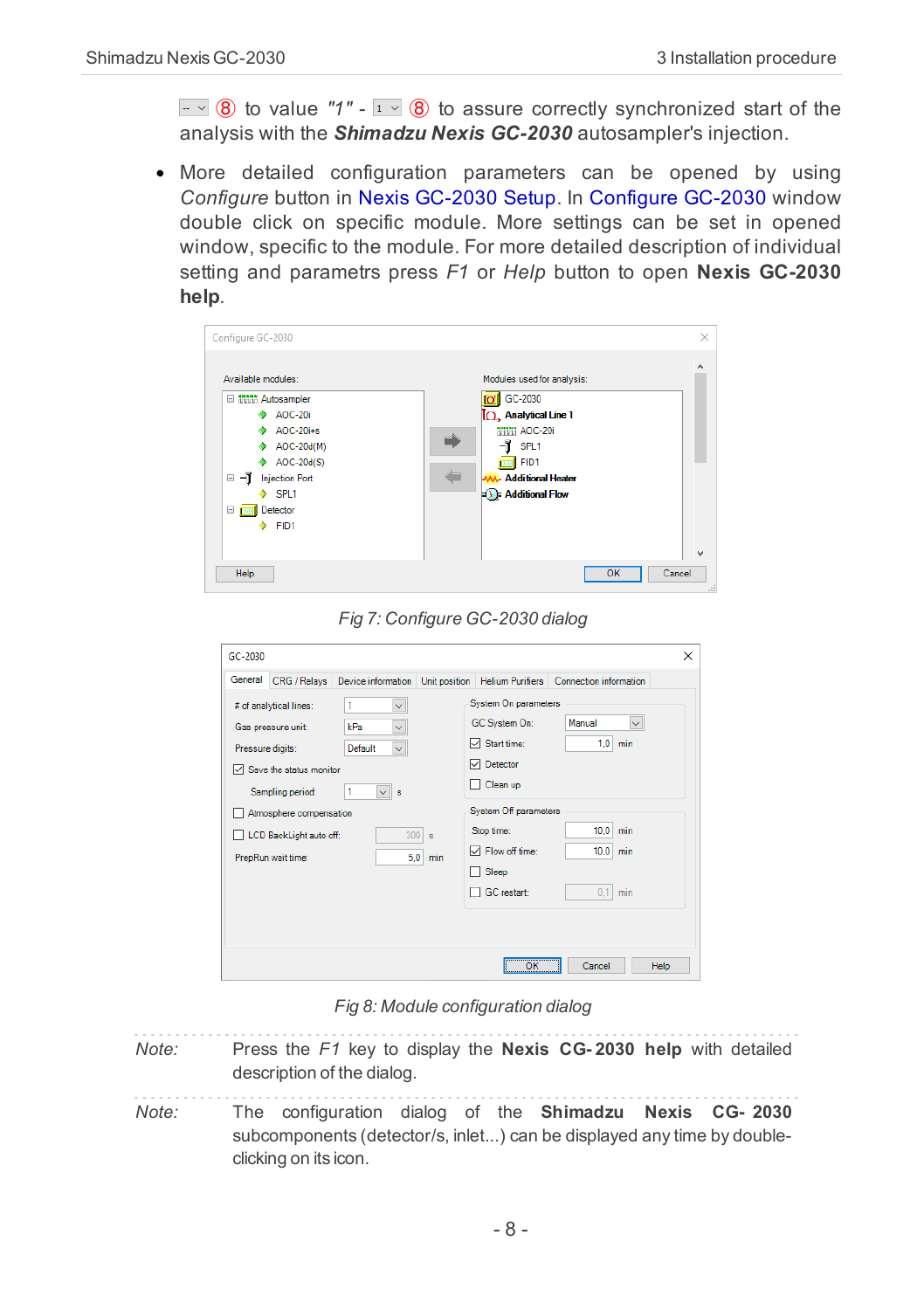## <span id="page-12-0"></span>**3.4 Installation Qualification of Shimadzu Nexis GC-2030**

**Shimadzu Nexis GC-2030** is controlled via **Agilent ICF**, an external program developed by Agilent, and for that reason it must be validated using their utility. If you have installed Clarity - Shimadzu Edition with Agilent ICF, **the IQ is valid only if successful validation of ICF is attached**.

The validation of ICF can be performed directly from the IQ Report.

*Caution:* When Clarity - Shimadzu Edition expects *Agilent ICF* is installed then **IQ** expects the same. If (due to any reason) the *Agilent ICF* installation is not found within Clarity - Shimadzu Edition, the *Installation Qualification Test* status is set by default to *FAILED*. To resolve this, it is necessary to reinstall **Agilent ICF** through Clarity - Shimadzu Edition reinstallation and then perform **IQ** again.

|                                                              | <b>Installation Qualification Report</b>                     |  |
|--------------------------------------------------------------|--------------------------------------------------------------|--|
| Date                                                         | 12.08.2020, 12:02                                            |  |
| <b>Serial number of application</b>                          | 088-000888+40959/02                                          |  |
| <b>User Code</b>                                             |                                                              |  |
| <b>Version of application</b>                                | ClarityShimadzu version 8.3.1.142                            |  |
| <b>Build date of application</b>                             | 07.08.2020, 14:54                                            |  |
| <b>Instruments</b>                                           |                                                              |  |
| <b>Extensions</b>                                            | SST; GPC; PDA; EA; CE; MS; NGA; DHA; SimDis; GCxGC; MS-TOF   |  |
| <b>Controls</b>                                              | GC: LC: AS                                                   |  |
| <b>Certification file</b>                                    | C:\ClarityShimadzu-test\Bin\ig.chk                           |  |
| Checksum of cert, file                                       | 43E3CCEBA47AB790                                             |  |
| Date of cert, file                                           | 07.08.2020, 16:00                                            |  |
| liser                                                        | miroslavt                                                    |  |
| <b>System</b>                                                | Microsoft Windows 10 Professional version 10.0 (Build 18363) |  |
|                                                              | Key Rockey 4ND 088-00888+40959/002 id:31EA3AEF               |  |
| <b>Acquisition and hardware devices</b>                      | Nexis GC-2030 C12255500047                                   |  |
|                                                              | <b>Core Files, Embedded Components: Passed</b>               |  |
| Files<br>Show files list »<br>3 <sup>rd</sup> Party Packages |                                                              |  |

*Fig 9: IQ Report with ICF installation present*

Press the link *"here"* ① and then click the *Run* button to generate report. Several reports may be generated, depending on the number of ICF drivers you have installed. Reports will be automatically opened in the in your default internet browser.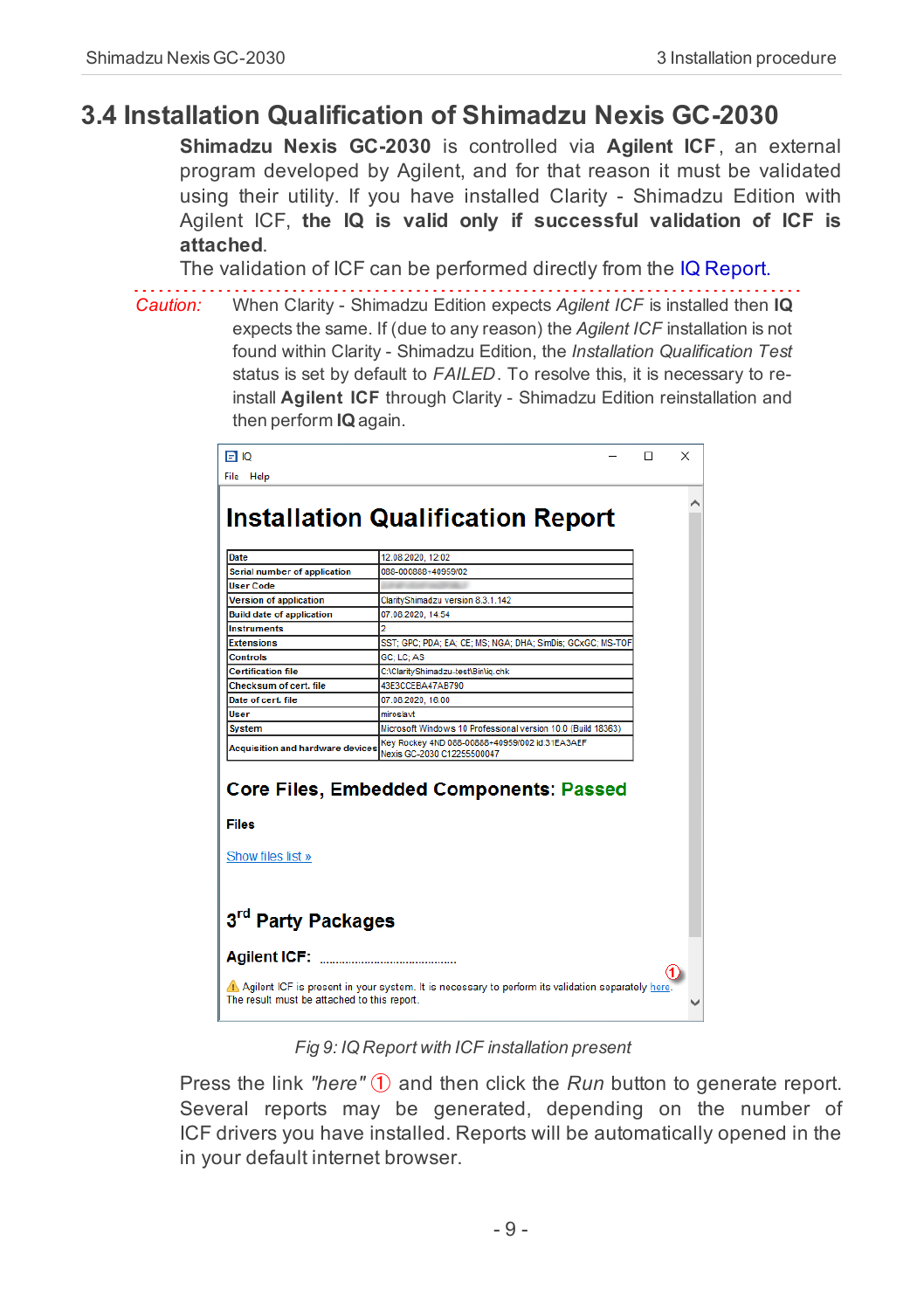Address field of the generated report displays the location of the actual report ②.

| $\bigcirc$ IQT St: $\bigcirc$ IQ $\times$        |              | $\bigcirc$ lots: $\bigcirc$ lots: $\bigcirc$ lots: $\bigcirc$ lots: $\bigcirc$ lots: $\bigcirc$ lots: $\bigcirc$ lots: $\bigcirc$ lots: $\biguparrow$ |                            |                      | п                     | $\times$ |
|--------------------------------------------------|--------------|-------------------------------------------------------------------------------------------------------------------------------------------------------|----------------------------|----------------------|-----------------------|----------|
| C                                                |              | G(2) ile   C:/Users/MIROSL~1/AppData/Local/Temp/ICF_ShimadzuGCRefreport.htm                                                                           |                            |                      | A<br>☆                |          |
| <b>Installation Qualification Report</b>         |              |                                                                                                                                                       |                            |                      |                       |          |
| Date:                                            | 12, srp 2020 | Time:                                                                                                                                                 | 12:08:58 [GMT<br>$+02:001$ | <b>Host Name:</b>    | $PC-024$              |          |
| Windows User Name: miroslavt                     |              | <b>Base Revision</b><br>Number:                                                                                                                       | 2.11                       | <b>Product Name:</b> | Shimadzu GC<br>Driver |          |
| <b>Install Type:</b>                             | N/A          | <b>Additional Packages: None</b>                                                                                                                      |                            |                      |                       |          |
| Base Reference File Name : icf shimadzugcref.xml |              |                                                                                                                                                       |                            |                      |                       |          |
| Summary                                          |              |                                                                                                                                                       |                            |                      |                       |          |
| Overall Evaluation of Installation Check PASS    |              |                                                                                                                                                       |                            |                      |                       |          |
| <b>File Report Summary</b>                       |              |                                                                                                                                                       |                            |                      |                       |          |
| • No missing files or invalid files found        |              |                                                                                                                                                       |                            |                      |                       |          |
| • No system file differences found               |              |                                                                                                                                                       |                            |                      |                       |          |
| <b>Registry Report Summary</b>                   |              |                                                                                                                                                       |                            |                      |                       |          |
| • No registry entries found for Qualification.   |              |                                                                                                                                                       |                            |                      |                       |          |
| Files Registration Report Summary                |              |                                                                                                                                                       |                            |                      |                       |          |
| • No Registerable Files found for Qualification  |              |                                                                                                                                                       |                            |                      |                       |          |
|                                                  |              |                                                                                                                                                       |                            |                      |                       |          |
|                                                  |              |                                                                                                                                                       |                            |                      |                       |          |
|                                                  |              |                                                                                                                                                       |                            |                      |                       |          |
|                                                  |              |                                                                                                                                                       |                            |                      |                       |          |

*Fig 10: ICF Report - PASS*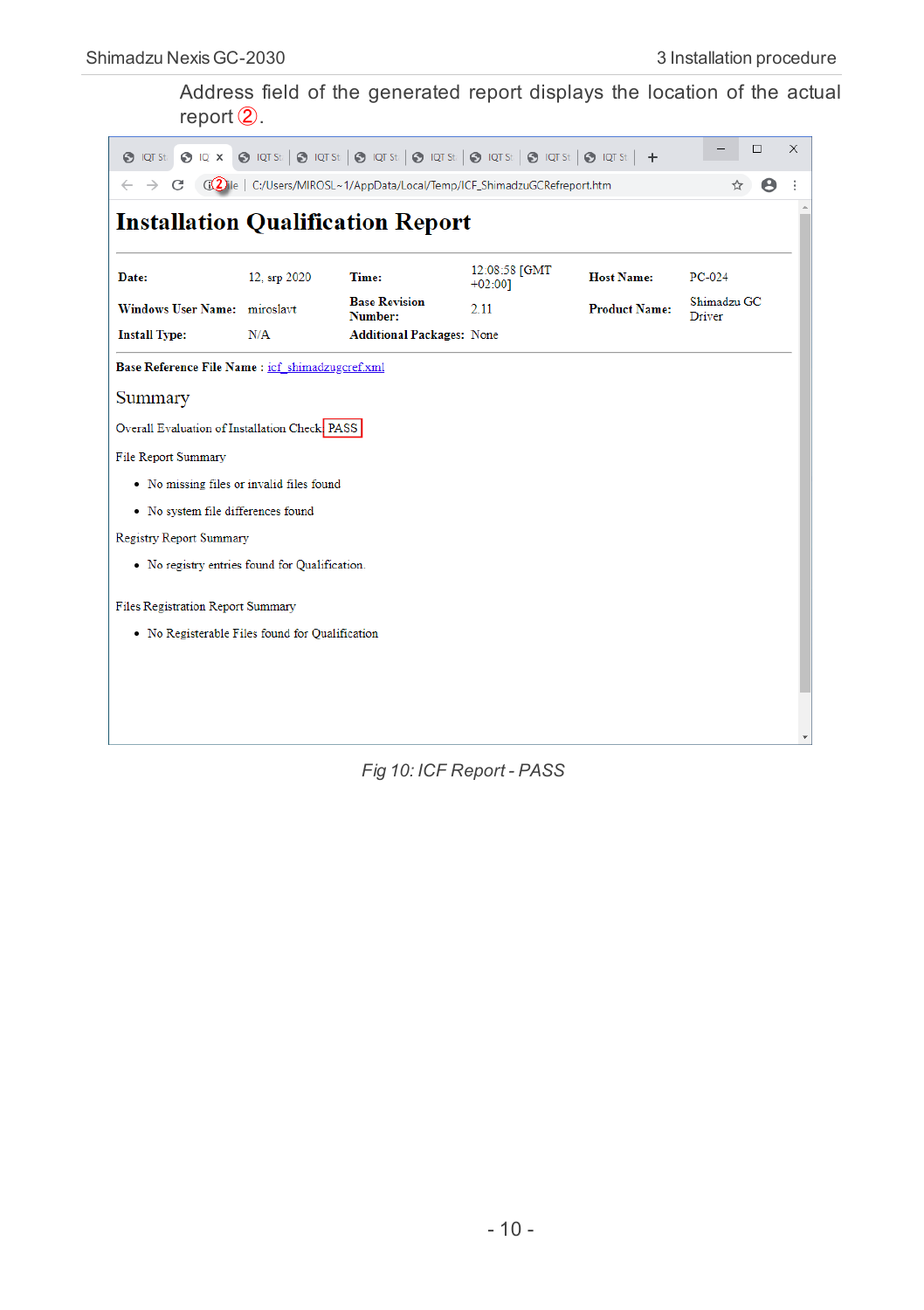# <span id="page-14-0"></span>**4 Using the Shimadzu Nexis GC-2030**

There are multiple places for setting the parameters of the **Shimadzu Nexis GC-2030** in the **Clarity - Shimadzu Edition**:

• the [Method](#page-14-1) Setup - GC tab

*Caution:* Before opening the [Instrument](ms-its:[%25=oem.Clarity.chm%25]::/Help/020-instrument/020.000-instrument/020-instrument.htm) window with configured **Shimadzu Nexis GC- 2030** device, ensure there is not any other PC connected to GC. Otherwise there will be raised an error during the connection.

## <span id="page-14-1"></span>**4.1 Method Setup - GC**

| <b>Method Setup Noname</b>                                                                                      |                                                                                                                                                                                                     |                                                                                                                                                                         |                                                                                                                                                         |             | $\Box$<br>$\times$      |
|-----------------------------------------------------------------------------------------------------------------|-----------------------------------------------------------------------------------------------------------------------------------------------------------------------------------------------------|-------------------------------------------------------------------------------------------------------------------------------------------------------------------------|---------------------------------------------------------------------------------------------------------------------------------------------------------|-------------|-------------------------|
| 日<br>Save<br>New<br>Open                                                                                        | 馭<br>٠<br>Save as<br>Report setup                                                                                                                                                                   | F.<br>Audit trail<br>Send method by<br>e-mail                                                                                                                           | ❷<br>Help                                                                                                                                               |             |                         |
| Select GC                                                                                                       | GC-2030                                                                                                                                                                                             | $\triangledown$ Enabled                                                                                                                                                 |                                                                                                                                                         |             |                         |
| $\Box$ Line1<br>2                                                                                               | 4Ť<br>SPL1                                                                                                                                                                                          | Line 1                                                                                                                                                                  |                                                                                                                                                         | Stop time:  | 60,00 min               |
| $-J$ SPL1<br><b>C3</b> Column                                                                                   |                                                                                                                                                                                                     |                                                                                                                                                                         |                                                                                                                                                         |             |                         |
| $\Box$ FID1<br>$\qquad \qquad \qquad \qquad \qquad \qquad \qquad \qquad \qquad \qquad$<br>$ C $ Oven<br>General | Temperature:<br>Split<br>Injection mode:<br>Sampling time:<br>Carrier gas (He)<br>Flow control mode:<br>Pressure:<br>Total flow:<br>Column flow:<br>Linear velocity:<br>Purge flow:<br>Split ratio: | 25,0 °C<br>$\checkmark$<br>1,00<br>min<br>Linear velocity<br>$\checkmark$<br>63.2<br>kPa<br>50,0<br>mL/min<br>2,56<br>mL/min<br>40,0<br>cm/s<br>3,0<br>mL/min<br>$-1,0$ | >> Linear velocity program<br>>> Purge flow program<br>>> High pressure injection<br>>> Carrier gas saver<br>>> Splitter hold<br>>> Split ratio program |             |                         |
| <b>Event Table</b><br>GC<br>日<br>OK<br>Cancel                                                                   | Measurement Integration Calculation Advanced                                                                                                                                                        |                                                                                                                                                                         |                                                                                                                                                         | Load Method | Send Method<br>$\ldots$ |

*Fig 11: Method Setup - GC*

*Note:* Press the *F1* key to display the **Nexis GC-2030 help** with detailed description of the dialog.

From **GC tab** ① you can set all parameters for individual subcomponents (detector/s, oven, inlet...) of instrument configuration.

For advanced setting of all other parameters use all tabs ② on the left side of the window in GC tab.

If there is configured any autosampler of AOC-20 family its parameters are about to set on **GC tab** in its respective section.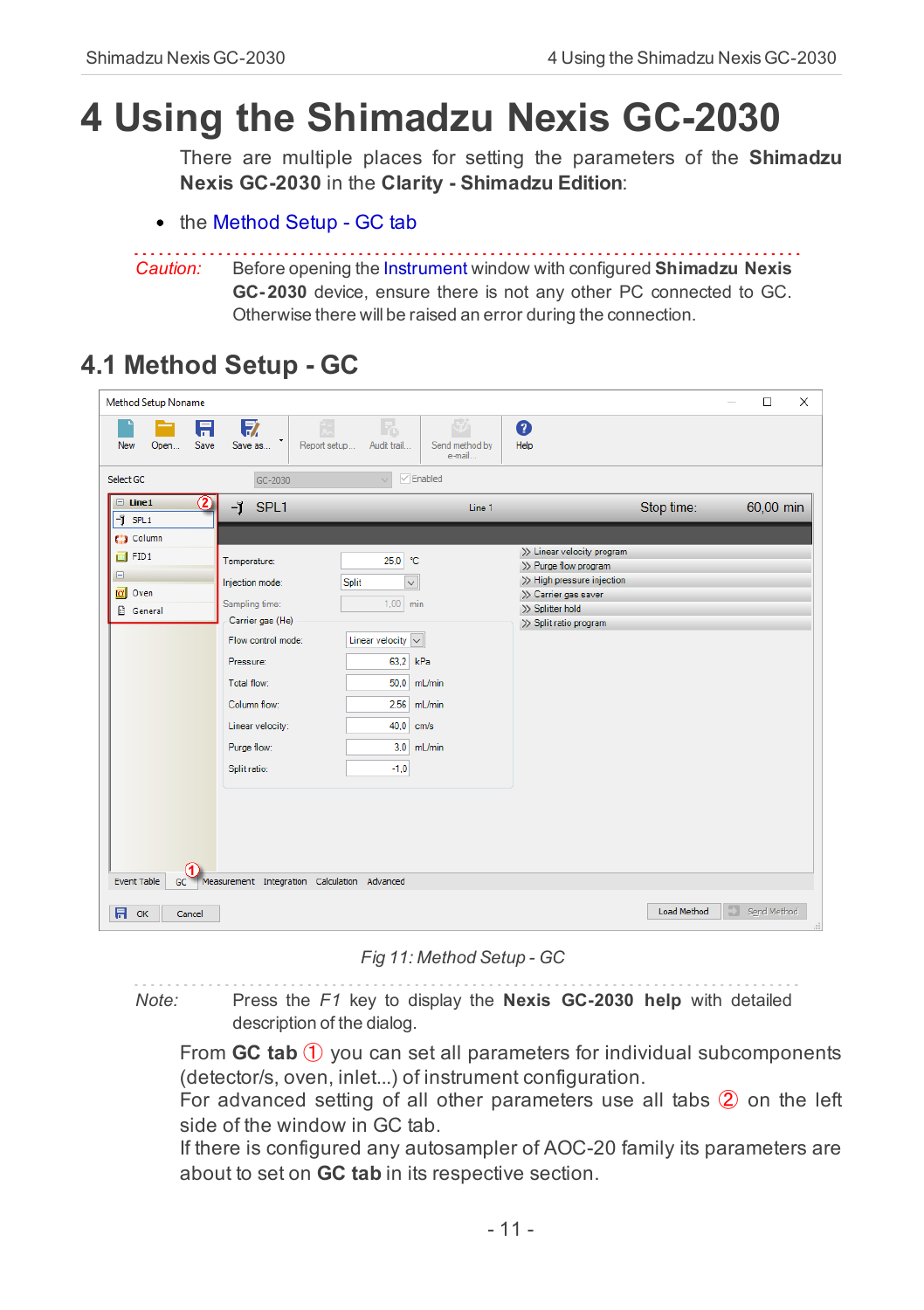| Method Setup Default1 - #1; 28.4.2021 12:45:05                                          |                                                                                                                                                                                                                                  |                                                                                                                                          |                                                                                                                                                                                                                   | $\times$<br>□                                                                                                                     |
|-----------------------------------------------------------------------------------------|----------------------------------------------------------------------------------------------------------------------------------------------------------------------------------------------------------------------------------|------------------------------------------------------------------------------------------------------------------------------------------|-------------------------------------------------------------------------------------------------------------------------------------------------------------------------------------------------------------------|-----------------------------------------------------------------------------------------------------------------------------------|
| 日<br>Save<br>New<br>Open                                                                | 忥<br>鳦<br>Save as<br>Report setup                                                                                                                                                                                                | 尉<br>Р.<br>Audit trail<br>Send method by<br>e-mail                                                                                       | ℯ<br>Help                                                                                                                                                                                                         |                                                                                                                                   |
| Select GC                                                                               | GC-2030                                                                                                                                                                                                                          | $\sqrt{\frac{1}{2}}$ Enabled                                                                                                             |                                                                                                                                                                                                                   |                                                                                                                                   |
| $\Box$ Line1<br>TUT AOC-201                                                             | TITT AOC-20i                                                                                                                                                                                                                     | Line 1                                                                                                                                   |                                                                                                                                                                                                                   | Stop time:<br>60,00 min                                                                                                           |
| $-I$ SPL1                                                                               |                                                                                                                                                                                                                                  |                                                                                                                                          |                                                                                                                                                                                                                   |                                                                                                                                   |
| <b>CD</b> Column<br>$\Box$ FID1<br>$\qquad \qquad \boxdot$<br><b>IQ</b> Oven<br>General | Injection volume:<br># of Rinses with presolvent:<br># of Rinses with solvent (post):<br># of Rinses with sample:<br>Plunger speed (suction):<br>Viscosity comp. time:<br>Plunger speed (injection):<br>Syringe insertion speed: | (10µL Syringe)<br>$1.0$ uL<br>0<br>1<br>$\overline{2}$<br>● High O Middle O Low<br>0.2 s<br><b>I</b> High ○ Middle ○ Low<br>● High ○ Low | X Advanced<br>Multi injection count:<br>Pumping time:<br>Injection port dwell time:<br>Terminal air gap:<br>Plunger washing speed:<br>Washing volume:<br>Syringe suction position:<br>Syringe injection position: | 1<br>5<br>0.0 s<br>○Yes ◉No<br><b>I</b> High OMiddle OLow<br>$\bigcirc$ 6µL $\bigcirc$ 8µL<br>$\bullet$<br>mm<br>$0 \, \text{mm}$ |
| <b>Event Table</b><br>AS<br>GC.                                                         | Injection mode:<br>Normal<br>Measurement Integration Calculation Advanced                                                                                                                                                        |                                                                                                                                          | Use 3 solvent vials:<br>Overlap settings<br>○On ⓒOff<br>Post Injection<br>Type:<br>Time:                                                                                                                          | $①1$ Vial $①3$ Vial<br>$0,0$ min                                                                                                  |
| IA<br>OK<br>Cancel                                                                      |                                                                                                                                                                                                                                  |                                                                                                                                          |                                                                                                                                                                                                                   | Ð<br><b>Load Method</b><br>Send Method                                                                                            |

*Fig 12: Method Setup - GC - AOC autosampler*

*Note:* Actual parameters downloaded from GC are used for new method or method adaptation instead of default parameters.

*Note:* For common analysis it is recommended to relate Oven temperature program via item *Link oven program and acquisition time* otherwise duration of the acquisition is governed by the item *Stop time* in the detector section.

If *Carrier Gas Saver* item is set *On* in the used method it is consequently required to trigger *Start Prep Run* manually by pushing *Prep Run* button above display of the GC or by some external contact. Any of these will transfer the GC to *Ready* state which is has to be reached prior actual analysis. If some external contact is about to be used the *Start Prep Run* has to be set as *External* in *General* section of the method. Besides that, it is necessary to have correctly set *Relays* in the *"Module [configuration](#page-11-0) [dialog"](#page-11-0) on page 8* in the System [Configuration](#page-8-0). Refer to images below.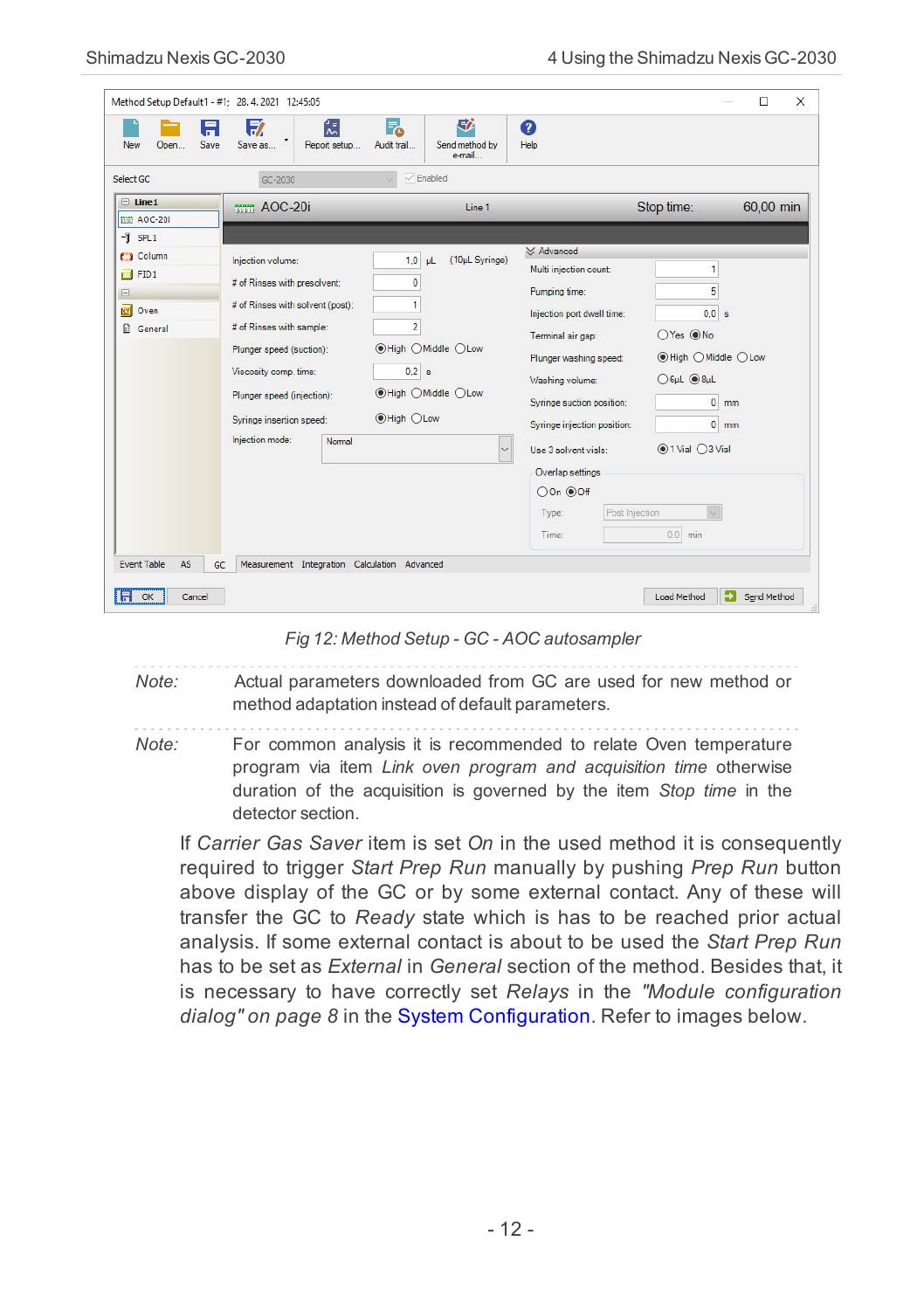| Method Setup Default1 - #1; 28. 4. 2021 12:45:05                                                                       |                                                                                                                                                                                                          |                                                                                                                                                                                                  |                                                                                                                                                                                                       |                                 | п<br>$\times$     |
|------------------------------------------------------------------------------------------------------------------------|----------------------------------------------------------------------------------------------------------------------------------------------------------------------------------------------------------|--------------------------------------------------------------------------------------------------------------------------------------------------------------------------------------------------|-------------------------------------------------------------------------------------------------------------------------------------------------------------------------------------------------------|---------------------------------|-------------------|
| A<br>Save<br>Open<br>New                                                                                               | 似<br>取<br>Save as<br>Report setup                                                                                                                                                                        | 尉<br>F.<br>Audit trail<br>Send method by<br>e-mail                                                                                                                                               | ❼<br>Help                                                                                                                                                                                             |                                 |                   |
| Select GC                                                                                                              | GC-2030                                                                                                                                                                                                  | $\sqrt{\ }$ Enabled                                                                                                                                                                              |                                                                                                                                                                                                       |                                 |                   |
| $\Box$ Line1<br>TUTT AOC-201<br>$-1$ SPL1<br>(C) Column<br>$\Box$ FID1<br>$\boxminus$<br>$ \alpha $<br>Oven<br>General | SPL1<br>-ĭ<br>Temperature:<br>Injection mode:<br>Sampling time:<br>Carrier gas (He)<br>Flow control mode:<br>Pressure:<br>Total flow:<br>Column flow:<br>Linear velocity:<br>Purge flow:<br>Split ratio: | Line 1<br>25,0<br>°C<br>Split<br>$\checkmark$<br>1,00<br>min<br>Linear velocity $\vert \vee \vert$<br>63,2<br>kPa<br>50,0<br>mL/min<br>2,56<br>mL/min<br>40,0<br>cm/s<br>mL/min<br>3,0<br>$-1,0$ | >> Linear velocity program<br>>> Purge flow program<br>>> High pressure injection<br><b>∀ Carrier gas saver</b><br>$@On$ $@Of$<br>Split ratio:<br>Time:<br>>> Splitter hold<br>>> Split ratio program | Stop time:<br>5,0<br>$1,00$ min | 3,00 min          |
| <b>Event Table</b><br>AS<br>$\blacksquare$ ok<br>Cancel                                                                | Measurement Integration Calculation Advanced<br>GC                                                                                                                                                       |                                                                                                                                                                                                  |                                                                                                                                                                                                       | э<br><b>Load Method</b>         | Send Method<br>d. |



| Method Setup Default1 - #2; 28.4.2021 15:22:00                                 |                                                                                                                                         |                                                                                                              |                                                                                                                                                                                                       |                         | $\Box$<br>$\times$      |
|--------------------------------------------------------------------------------|-----------------------------------------------------------------------------------------------------------------------------------------|--------------------------------------------------------------------------------------------------------------|-------------------------------------------------------------------------------------------------------------------------------------------------------------------------------------------------------|-------------------------|-------------------------|
| A.<br>Save<br>Open<br>New                                                      | 忥<br>$\blacksquare$<br>Save as<br>Report setup                                                                                          | 尉<br>F.<br>Audit trail<br>Send method by<br>e-mail                                                           | ❷<br>Help                                                                                                                                                                                             |                         |                         |
| Select GC                                                                      | GC-2030                                                                                                                                 | $\triangledown$ Enabled                                                                                      |                                                                                                                                                                                                       |                         |                         |
| $\Box$ Line1<br><b>TVTT AOC-20i</b><br>$-J$ SPL1                               | General<br>囹                                                                                                                            |                                                                                                              |                                                                                                                                                                                                       | Stop time:              | 60,00 min               |
| <b>CD</b> Column<br>$\Box$ FID1<br>$\boxdot$<br>$ C $ Oven<br><b>图</b> General | Ready check<br>Heater unit<br>$\Box$<br>□ Column oven<br>$\nabla$ SPL1<br>$\nabla$ FID1<br>Detector APC flow<br>$\Box$<br>□ FID1 makeup | <b>Injection flow</b><br>$\Box$<br>□ SPL1 carrier<br>□ SPL1 purge<br>Baseline drift<br>$\Box$<br>$\Box$ FID1 | >> Prerun program<br>>> Time program<br>$\leq$ Auto<br>Auto-flame On<br>Auto-flame Off<br>$\nabla$ Reignite<br>☆ Auto-zero after ready<br>Auto-zero after ready<br>$\vee$ PREP RUN<br>Start Prep Run: | ○Auto ● External        |                         |
| <b>Event Table</b><br>AS<br>GC<br>日<br>OK<br>Cancel                            | $\nabla$ FID1 H2<br>□ FID1 Air<br>Measurement Integration Calculation Advanced                                                          |                                                                                                              |                                                                                                                                                                                                       | э<br><b>Load Method</b> | Send Method<br>$\ldots$ |

*Fig 14: Method Setup - GC - ExternalPrep Run*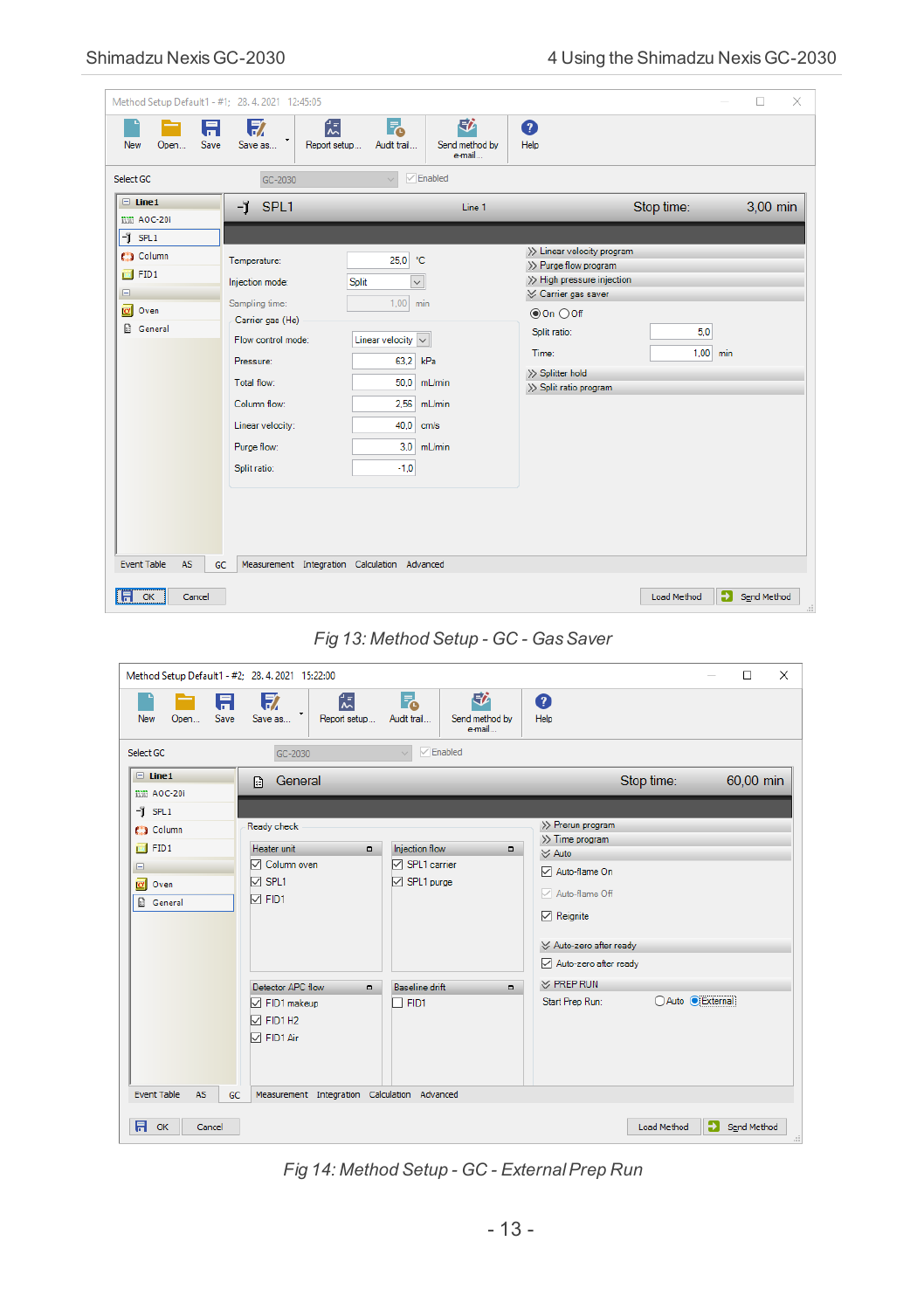| GC-2030                     |                        |                                                                          |                              |                    |                                   | ×    |
|-----------------------------|------------------------|--------------------------------------------------------------------------|------------------------------|--------------------|-----------------------------------|------|
| CRG / Relays<br>General<br> |                        | Device information Unit position Helium Purifiers Connection information |                              |                    |                                   |      |
| <b>CRG</b><br>Column oven   | Relays                 | Event                                                                    |                              | Polarity           |                                   |      |
| System check                | Output 1:<br>Output 2: | Ready<br>Run                                                             | $\checkmark$<br>$\checkmark$ | Open<br>Open       | $\vert \vee \vert$<br>$\check{~}$ |      |
| Fan<br>OCI / PTV fan        | Output 3:              | Event91                                                                  | $\checkmark$                 | <b>NO</b>          | $\checkmark$                      |      |
|                             | Output 4:<br>Input 1:  | Event92<br><b>Start</b>                                                  | $\checkmark$<br>$\checkmark$ | <b>NO</b><br>Close | $\checkmark$<br>$\backsim$        |      |
|                             | Input 2:               | Prep                                                                     | $\check{~}$                  | Close              | $\backsim$                        |      |
|                             |                        | PRG A+B (Relay 1-16)<br>PRG A+C (Relay 1-8, 93, 94)                      |                              |                    |                                   |      |
|                             |                        |                                                                          |                              |                    |                                   |      |
|                             |                        |                                                                          |                              | OK                 | Cancel                            | Help |

*Fig 15: Module configuration - CRG Relays*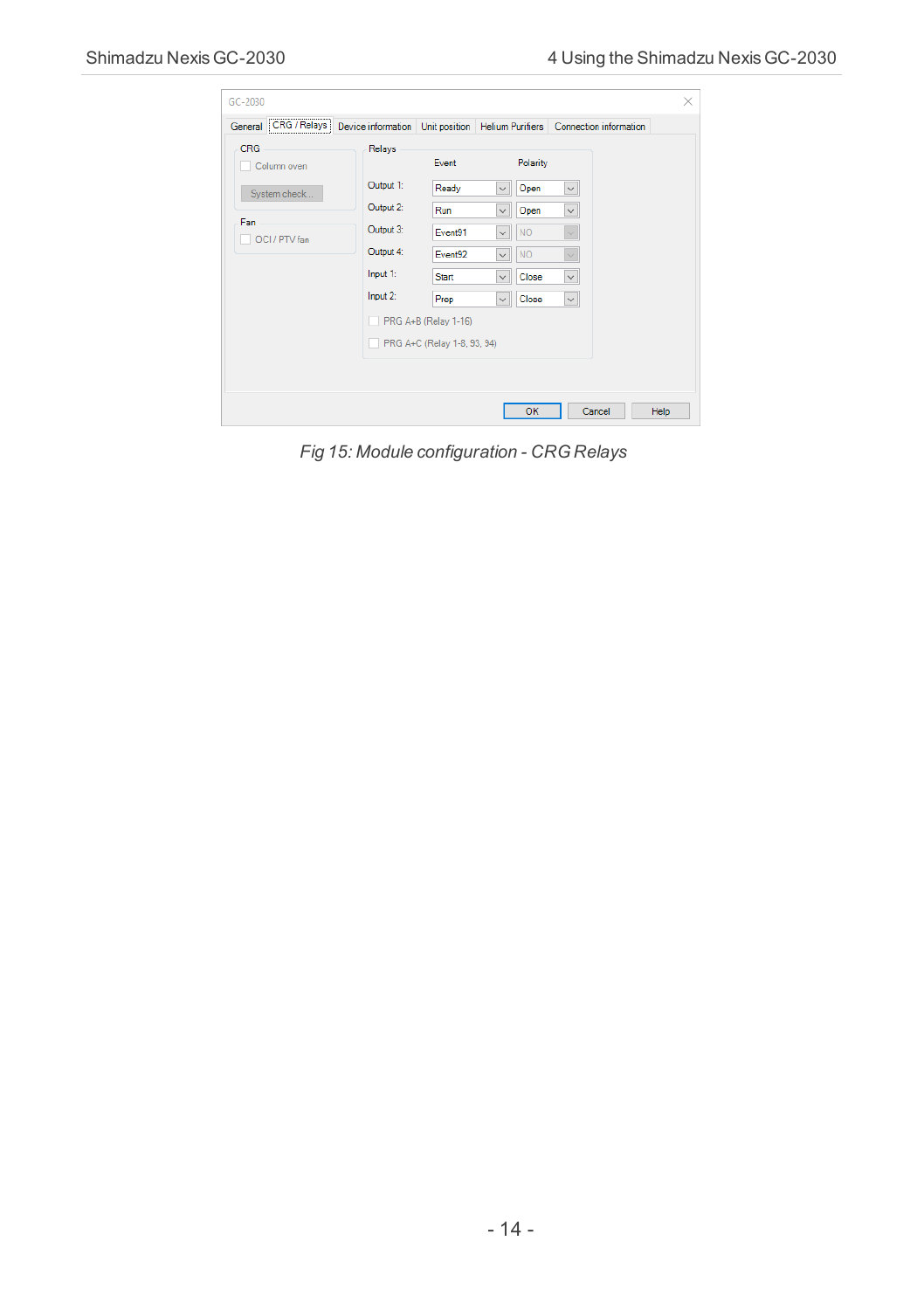## <span id="page-18-0"></span>**4.2 Device Monitor**

The Device [Monitor](ms-its:ClarityShimadzu.chm::/Help/020-instrument/020.020-monitor/020.020-monitor.htm) window can be opened by the *Device Monitor* command from the *Analysis* menu or using the **Device Monitor** @ icon in the [Instrument](ms-its:ClarityShimadzu.chm::/Help/020-instrument/020.000-instrument/020-instrument.htm) window. You may use **in** icon for accessing *Device Monitor* from all **Clarity - Shimadzu Edition** windows. This window is for acquiring measured values or control information from instruments so that each instrument status can be monitored.

| C Instrument 1 - Device Monitor  |        |                         |                                                               | - X                                    |
|----------------------------------|--------|-------------------------|---------------------------------------------------------------|----------------------------------------|
| Control View Window Help<br>File |        | <b>AFRADEOIGTIO</b>     |                                                               |                                        |
| C ICF                            |        |                         |                                                               | Not Ready (Method has not been sent) © |
| Not Ready                        |        |                         | ◉  ò   ِ§  ဟ़!  ?   ()                                        | [GC0] GC-2030 Collect Support Info     |
| Injection ports                  |        | ᅐ<br>Column oven        | ∩<br><b>Detectors</b><br>ĸ                                    |                                        |
| ÷.<br>SPL1                       | Line 1 | o                       | Line 1<br>$\Gamma$<br>$\mathbf{\underline{L}}$<br>JΑ.<br>FID1 |                                        |
| SPL1 Temperature                 |        | Column oven temperature | FID1 Intensity                                                |                                        |
| 25.4 c                           | 25.0   | 25.1 c<br>25.0          | 0 <sub>w</sub>                                                |                                        |
| SPL1 Pressure                    |        |                         | FID1 Temperature                                              |                                        |
| $63,2$ kPa                       | 63,2   |                         | 27.8c<br>25.0                                                 |                                        |
| SPL1 Total flow                  |        |                         |                                                               |                                        |
| $50,0$ mL/min                    | 50.0   |                         |                                                               |                                        |
|                                  |        |                         |                                                               |                                        |
| For Help, press F1               |        |                         |                                                               |                                        |

#### *Fig 16: Device Monitor*

| Note: | Press the $F1$ key to display the <b>Nexis GC-2030 help</b> with detailed<br>description of the dialog.                                                                                                                                                                                                                                                           |
|-------|-------------------------------------------------------------------------------------------------------------------------------------------------------------------------------------------------------------------------------------------------------------------------------------------------------------------------------------------------------------------|
| Note: | Tabs on right side of the Device Monitor allowing setting collection of<br>diagnostic information are displayed only when Clarity - Shimadzu<br><b>Edition</b> is started under Administrator Windows account. For other<br>Windows accounts, when running Clarity - Shimadzu Edition, there<br>are displayed fewer tabs on the right side of the Device Monitor. |
| Note: | The Shutdown command works as expected only if item Turn OFF GC on<br>Shutdown in the "Nexis GC-2030 Setup" on page 6 dialog of the System<br>Configuration is checked. If such commands were applied there will be<br>applied setting defined in section System Off parameters from the tab<br>General of the "Module configuration dialog" on page 8 dialog.    |
| Note: | Some errors cannot be cleared using Device Monitor and have to be<br>cleared via manual commands using display of the GC.                                                                                                                                                                                                                                         |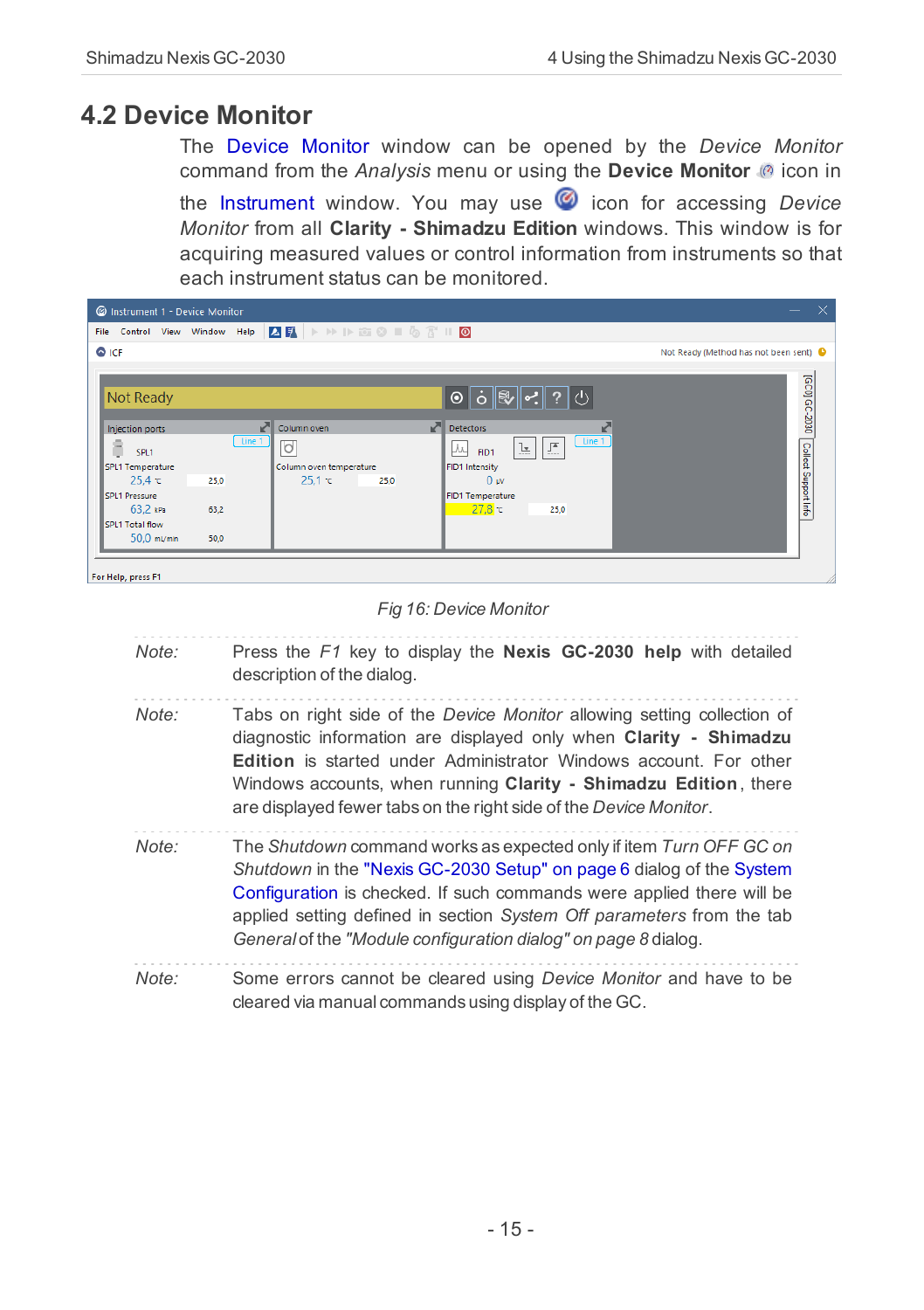# <span id="page-19-0"></span>**5 Troubleshooting**

When the solution for some problem cannot be discovered easily, the recording of communication between **Clarity - Shimadzu Edition** and *Shimadzu Nexis GC-2030* control module can significantly help the **DataApex** support to discover the cause of the problem. The created \*.TXT files will greatly help in diagnosis of unrecognized errors and problems.

The recording can be enabled by adding or amending the LOGGING.INI file in the **Clarity - Shimadzu Edition** installation directory (C:\CLARITYSHIMADZU\CFG by default). The file can be edited in any text editor (e.g. Notepad). Following section should be edited:

[Log] echo = ON filename = log\_%D.txt reset = OFF ; Sections List: AuditTrail = ON BadTrace = ON CommandLine = ON Acquisit = ON AgilentICF = ON SST = OFF Internet = OFF FractionCollector = OFF

```
Note: %D (or %d) in the filename parameter means that the log will be created
```
separately for each day. The *reset = OFF* parameter disables deleting the content of the log each time the station is started during the same day.

In case you cannot establish communication with Agilent instruments, please review the following issues:

#### **Check the network connection using the Ping command**

The problem in communication between **Clarity - Shimadzu Edition** and Shimadzu Nexis GC-2030 may be caused by wrong network configuration, firewall preventing the connection, etc. Run the command line in Windows (for example by pressing the **Windows key** together with the **R** key, in the displayed Run window type *cmd* and press *Enter*). In the command line type ping <ip-address-of-instrument> and press *Enter*. The *IP Address* is the same you entered during the configuration.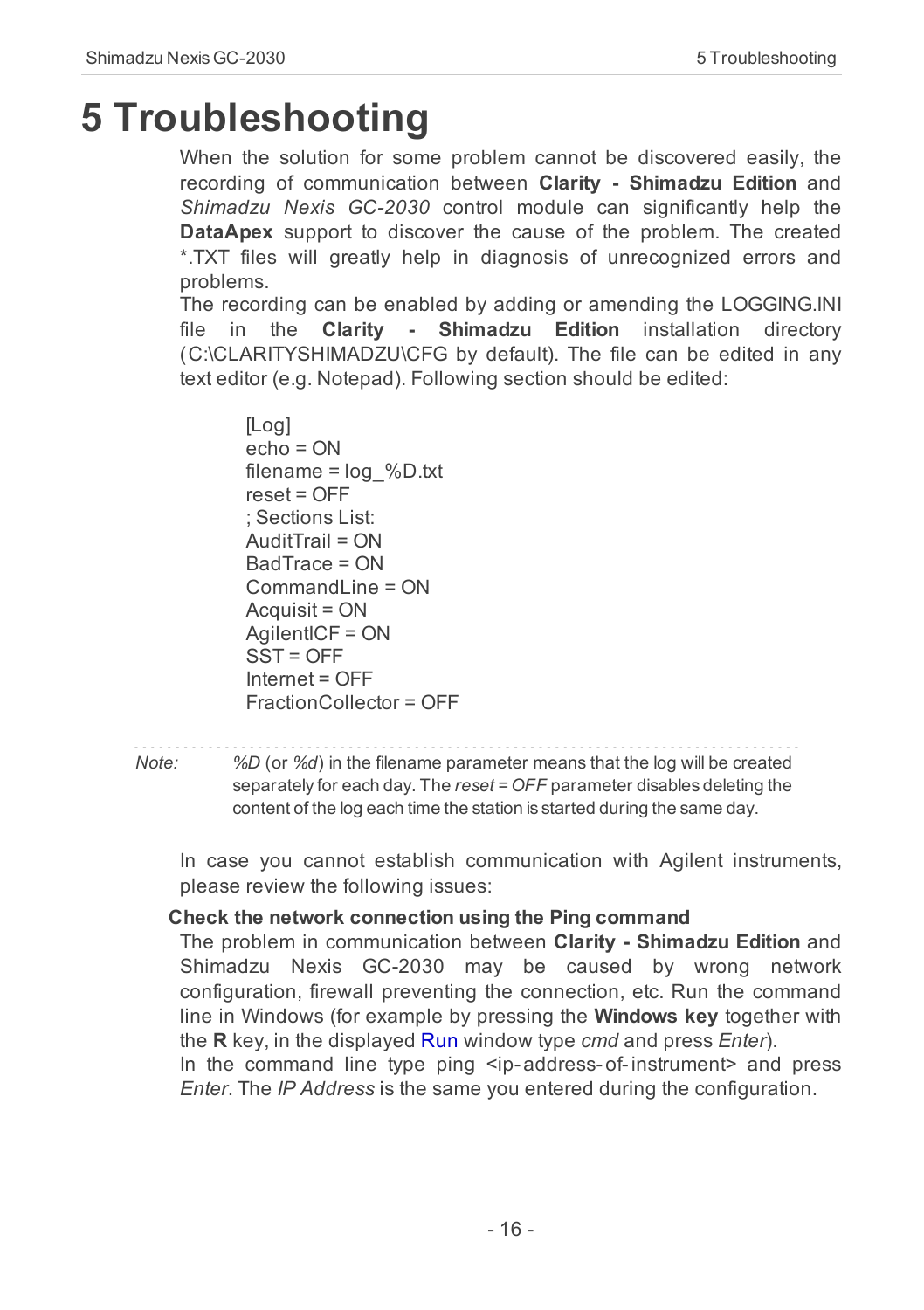# <span id="page-20-0"></span>**5.1 Specific Problems**

| Clarity - Shimadzu Edition can't be run and it displays "Agilent ICF is not installed |  |  |  |  |  |
|---------------------------------------------------------------------------------------|--|--|--|--|--|
| correctly." message.                                                                  |  |  |  |  |  |

- *Cause:* The cause of the problem is that the Agilent ICF has a different version than expected by Clarity - Shimadzu Edition. It can typically happen when other software also using Agilent ICF decides to reinstall it. Thus next time Clarity - Shimadzu Edition expects different version than is installed.
- *Solution:* Solution is to reinstall Agilent ICF during Clarity Shimadzu Edition installation. Follow steps described in the chapter **["Installation](#page-6-0) procedure"** on pg **3**.

#### **▌ Headspace autosamplers have not been tested.**

*Cause:* There have been implemented *Sequence Mode* and *Enable Sample Overlap* functionality but their usage with Headspace autosamplers has not been tested yet. *Solution:* We are working to fix this situation.

#### **▌ Print of** *Injection Control* **is not functional.**

*Cause:* Agilent ICF is incompatible with some Clarity - Shimadzu Edition printing procedures.

*Solution:* Method parameters of autosampler control are printed together with another GC control method parameters using *Instrument Control* item within *Method* section in *Report Setup* dialog.

#### **▌ ICF problems during installation or operation.**

*Cause:* The cause of the problem might be that *Microsoft .NET Framework* is not enabled. Agilent ICF requires *Microsoft .NET Framework* enabled for its function.

*Solution:* Check if *Microsoft .NET Framework* is enabled in *Turn Windows features on or off* dialog. If *Microsoft .NET Framework* is not enabled enable it. *Turn Windows features on or off* dialog is accessible in *Control Panel* window under section *Programs* in its subsection *Programs and Features* . The *Microsoft .NET Framework* related items are disabled by default in some *Windows* versions.



*Fig 17: Location of Turn Windows features on or off in Windows 10*